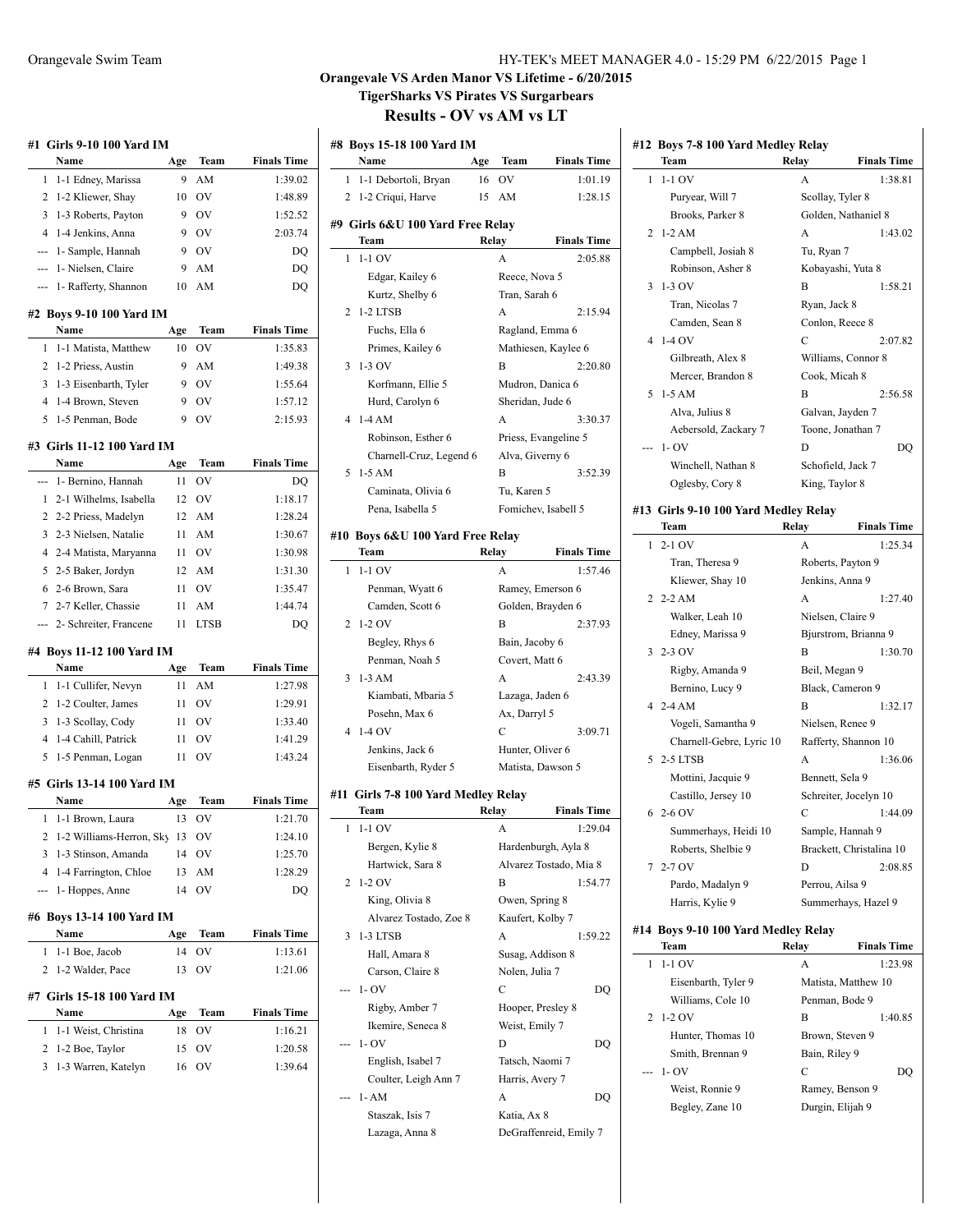| (#14 Boys 9-10 100 Yard Medley Relay) |                      |                       |  |
|---------------------------------------|----------------------|-----------------------|--|
| $- - 1 - AM$                          | В                    | DO                    |  |
| Boswell, Kaleb 9                      |                      | Mastronarde, Zephen 9 |  |
| McWilliams, Orion 9                   | Rodriguez, Maxwell 9 |                       |  |
| $- - 1 - AM$                          | A                    |                       |  |
| Posehn, Nico 9                        | Duran, Jared 10      |                       |  |
| Fomichev, Daniel 9                    | Priess, Austin 9     |                       |  |
| #15 Girls 11-12 200 Yard Medley Relay |                      |                       |  |
| Team                                  | Relay                | <b>Finals Time</b>    |  |
| 1-1 AM                                | А                    | 2.38.63               |  |

| 1 | $1-1$ AM             | A                          | 2:38.63 |
|---|----------------------|----------------------------|---------|
|   | Baker, Jordyn 12     | Nielsen, Natalie 11        |         |
|   | Priess, Madelyn 12   | Hibbs, Jazmine 12          |         |
|   | $2\;1-2\;0V$         | A                          | 2:41.72 |
|   | Wilson, Katelyn 12   | Wilhelms, Isabella 12      |         |
|   | Weist, Julia 12      | Matista, Maryanna 11       |         |
|   | $3 - 1 - 3$ OV       | B                          | 2:51.52 |
|   | Ryan, Paige 11       | Alvarez Tostado, Fionnah 1 |         |
|   | Roberts, Savannah 11 | Karapetyan, Rosa 11        |         |
|   | 4 1-4 OV             | C                          | 3:06.82 |
|   | Garcia, Luisa 11     | Brown, Sara 11             |         |
|   | Pellegrini, Ellie 12 | Bernino, Hannah 11         |         |
|   | $5.1 - 5$ AM         | $\overline{B}$             | 3:15.57 |
|   | Mureness, Kaylah 12  | Maina, Purity 12           |         |
|   | Keller, Chassie 11   | Whisman, Meredith 12       |         |
|   | $-1 - OV$            | D                          | DO      |
|   | Walder, Georgia 11   | Robinson, Paige 11         |         |
|   | Cook, Corrina 12     | Smith, Hailee 12           |         |
|   | $1 - AM$             | C                          | DO      |
|   | Hamilton, Sadie 12   | Mastronarde, Cassie 11     |         |
|   | Vogeli, Abby 11      | Si, Anna 12                |         |

## **#16 Boys 11-12 200 Yard Medley Relay**

l.

 $\overline{a}$ 

| <b>Team</b>               | Relay          | <b>Finals Time</b>      |
|---------------------------|----------------|-------------------------|
| $1 - 1 - 1$ OV            | A              | 2:42.50                 |
| Scollay, Cody 11          |                | Coulter, James 11       |
| Black, Ethan 11           |                | Cahill, Patrick 11      |
| $2\;1\;2\;0$ V            | B              | 3:09.73                 |
| Conlon, Riley 11          |                | Penman, Logan 11        |
| Olalde, Gabriel 12        |                | Warren, Zachary 12      |
| $3 \t1-3$ AM              | A              | 3:21.42                 |
| DeGraffenreid, Trenton 11 | Clay, Aidan 12 |                         |
| Cullifer, Nevyn 11        |                | Whisman, Brendan 11     |
| 4 1-4 OV                  | C              | 3:44.32                 |
| McCarthy, Gabriel 12      |                | Estigarribia, Daniel 12 |
| Hutton, Kevin 12          |                | Summerhays, Hunter 12   |

### **#17 Girls 13-14 200 Yard Medley Relay**

|   | <b>Team</b>                                  | Relay                | <b>Finals Time</b>   |
|---|----------------------------------------------|----------------------|----------------------|
|   | $1-1$ OV                                     | A                    | 2:17.92              |
|   | Hardenburgh, Alaina 13                       | Pagliaro, Greysha 13 |                      |
|   | Hoppes, Anne 14                              | Brown, Laura 13      |                      |
|   | 2 1-2 OV                                     | В                    | 2:34.16              |
|   | Stinson, Amanda 14                           | Fish, Grace 14       |                      |
|   | Williams-Herron, Skyler 13 Hale, Isabella 13 |                      |                      |
| 3 | 1-3 OV                                       | C                    | 2:47.65              |
|   | Argo, Savannah 13                            |                      | Karapetyan, Naomi 13 |
|   | Coulter, Catherine 13                        | Nicholas, Shelby 13  |                      |

## **Orangevale VS Arden Manor VS Lifetime - 6/20/2015 TigerSharks VS Pirates VS Surgarbears**

| #18            | <b>Boys 13-14 200 Yard Medley Relay</b><br>Team<br>Relay<br><b>Finals Time</b> |       |                  |                       |  |
|----------------|--------------------------------------------------------------------------------|-------|------------------|-----------------------|--|
| 1              | $1-1$ OV                                                                       |       | A                | 2:17.77               |  |
|                | Boe, Jacob 14                                                                  |       | Kliewer, Evan 13 |                       |  |
|                | Walder, Pace 13                                                                |       | Weist, David 14  |                       |  |
|                |                                                                                |       |                  |                       |  |
|                | #19 Girls 15-18 200 Yard Medley Relay                                          |       |                  |                       |  |
|                | Team                                                                           | Relay |                  | <b>Finals Time</b>    |  |
| 1              | $1-1$ OV                                                                       |       | A                | 2:07.57               |  |
|                | Weist, Christina 18                                                            |       |                  | Gwin, Kourtney 16     |  |
|                | Warix, Sara 18                                                                 |       |                  | Williams, Alexis 18   |  |
| 2              | $1-2$ OV                                                                       |       | В                | 2:47.47               |  |
|                | Boe, Taylor 15                                                                 |       |                  | Debortoli, Natasha 16 |  |
|                | Warren, Katelyn 16                                                             |       | Olalde, Desia 15 |                       |  |
|                |                                                                                |       |                  |                       |  |
|                | #20 Boys 15-18 200 Yard Medley Relay                                           |       |                  |                       |  |
|                | Team                                                                           | Relay |                  | <b>Finals Time</b>    |  |
| ---            | $1 - OV$                                                                       |       | A                | DO                    |  |
|                | #21 Girls 6&U 25 Yard Free                                                     |       |                  |                       |  |
|                | Name                                                                           | Age   | Team             | <b>Finals Time</b>    |  |
| 7              | 1-1 Hurd, Carolyn                                                              | 6     | <b>OV</b>        | 32.74                 |  |
| 14             | 1-2 Mudron, Danica                                                             | 6     | OV               | 40.70                 |  |
| 15             | 1-3 Mercer, Nicole                                                             | 6     | OV               | 44.32                 |  |
| 17             | 1-4 Gill, Anand                                                                | 6     | <b>LTSB</b>      | 44.73                 |  |
| 20             | 1-5 Pena, Isabella                                                             | 5     | AM               | 58.64                 |  |
| 21             | 1-6 Tu, Karen                                                                  | 5     | AM               | 1:01.84               |  |
| 23             | 1-7 Priess, Charlotte                                                          | 3     | AM               | 2:31.92               |  |
| ---            | 1- Gabrielli, Elisa                                                            | 6     | <b>OV</b>        | DQ                    |  |
| 8              | 2-1 Reece, Nova                                                                | 5     | <b>OV</b>        | 34.64                 |  |
| 9              |                                                                                |       |                  | 34.75                 |  |
|                | 2-2 Ragland, Emma                                                              | 6     | <b>LTSB</b>      |                       |  |
| 10             | 2-3 Sheridan, Jude                                                             | 6     | OV               | 35.31                 |  |
| 11             | 2-4 Korfmann, Ellie                                                            | 5     | <b>OV</b>        | 35.41                 |  |
| 13             | 2-5 Primes, Kailey                                                             | 6     | <b>LTSB</b>      | 39.30                 |  |
| 18             | 2-6 Fomichev, Isabell                                                          | 5     | AM               | 47.85                 |  |
| 19             | 2-7 Priess, Evangeline                                                         | 5     | AM               | 58.51                 |  |
| 22             | 2-8 Caminata, Olivia                                                           | 6     | AM               | 1:06.31               |  |
| 1              | 3-1 Tran, Sarah                                                                | 6     | <b>OV</b>        | 26.47                 |  |
| 2              | 3-2 Mathiesen, Kaylee                                                          | 6     | <b>LTSB</b>      | 26.95                 |  |
| 3              | 3-3 Fuchs, Ella                                                                | 6     | <b>LTSB</b>      | 29.76                 |  |
| $\overline{4}$ | 3-4 Edgar, Kailey                                                              |       | 6 OV             | 30.95                 |  |
| 5              | 3-5 Alva, Giverny                                                              | 6     | AM               | 31.14                 |  |
| 6              | 3-6 Kurtz, Shelby                                                              | 6     | OV               | 32.10                 |  |
| 12             | 3-7 Robinson, Esther                                                           | 6     | AM               | 37.72                 |  |
| 16             | 3-8 Charnell-Cruz, Legen                                                       | 6     | AM               | 44.51                 |  |
|                | #22 Boys 6&U 25 Yard Free                                                      |       |                  |                       |  |
|                | Name                                                                           | Age   | Team             | <b>Finals Time</b>    |  |
| 6              | 1-1 Jenkins, Jack                                                              | 6     | OV               | 33.28                 |  |
| 14             | 1-2 Eisenbarth, Ryder                                                          | 5     | OV               | 44.83                 |  |
| 18             | 1-3 Hunter, Oliver                                                             | 6     | OV               | 59.16                 |  |
| 19             | 1-4 Matista, Dawson                                                            | 5     | OV               | 1:09.35               |  |
| 20             | 1-5 Weist, Christian                                                           | 5     | OV               | 3:06.97               |  |
| 8              | 2-1 Penman, Noah                                                               | 5     | OV               | 36.27                 |  |
| 9              | 2-2 Vega, Jesse                                                                | 6     | AM               | 36.31                 |  |
| 10             | 2-3 Begley, Rhys                                                               | 6     | OV               | 37.11                 |  |
| 11             | 2-4 Bain, Jacoby                                                               | 6     | OV               |                       |  |
|                |                                                                                |       |                  | 37.19                 |  |
|                |                                                                                |       |                  |                       |  |

| 13             | 2-5 Kiambati, Mbaria       | 5              | AM          | 41.05              |
|----------------|----------------------------|----------------|-------------|--------------------|
| 15             | 2-6 Covert, Matt           | 6              | OV          | 45.68              |
| 16             | 2-7 Toone, James           | 6              | AM          | 47.07              |
| 1              | 3-1 Golden, Brayden        | 6              | OV          | 26.39              |
| 2              | 3-2 Penman, Wyatt          | 6              | OV          | 28.77              |
| 3              | 3-3 Ramey, Emerson         | 6              | <b>OV</b>   | 28.87              |
| 4              | 3-4 Camden, Scott          | 6              | OV          | 32.12              |
| 5              | 3-5 Ax, Darryl             | 5              | AM          | 32.40              |
| 7              | 3-6 Pabon. Dominic         | 6              | <b>LTSB</b> | 33.56              |
| 12             | 3-7 Posehn, Max            | 6              | AM          | 39.85              |
| 17             | 3-8 Lazaga, Jaden          | 6              | AM          | 48.92              |
|                |                            |                |             |                    |
|                | #23 Girls 7-8 25 Yard Free |                |             |                    |
|                | Name                       | Age            | Team        | <b>Finals Time</b> |
| 20             | 1-1 Silvers, Regan         | 7              | ov          | 32.54              |
| 23             | 1-2 Perrou, Alia           | $\overline{7}$ | OV          | 34.83              |
| 25             | 1-3 Tatsch, Naomi          | 7              | OV          | 37.71              |
| 26             | 1-4 Campbell, Emilie       | 7              | <b>OV</b>   | 40.82              |
| 27             | 1-5 Six, Ashlyn            | 7              | OV          | 43.15              |
| 29             | 1-6 Gier, Katelyn          | 7              | OV          | 53.49              |
| 8              | 2-1 Rigby, Amber           | 7              | OV          | 24.68              |
| 9              | 2-2 Schreiter, Diana       | 8              | <b>LTSB</b> | 26.27              |
| 10             | 2-3 King, Olivia           | 8              | <b>OV</b>   | 26.29              |
| 11             | 2-4 Harris, Avery          | 7              | <b>OV</b>   | 28.17              |
| 15             | 2-5 Hooper, Presley        | 8              | <b>OV</b>   | 30.69              |
| 16             | 2-6 Owen, Spring           | 8              | <b>OV</b>   | 30.78              |
| 17             | 2-7 Coulter, Leigh Ann     | 7              | OV          | 31.53              |
| 19             | 2-8 Krepich, Allison       | 7              | OV          | 32.09              |
| 4              | 3-1 Alvarez Tostado, Zoe   | 8              | <b>OV</b>   | 20.25              |
| 6              | 3-2 Ikemire, Seneca        | 8              | OV          | 23.20              |
| 12             | 3-3 English, Isabel        | 7              | OV          | 28.34              |
| 13             | 3-4 Weist, Emily           | 7              | <b>OV</b>   | 30.13              |
| 18             | 3-5 Nolen, Julia           | 7              | <b>LTSB</b> | 32.05              |
| 24             | 3-6 Caminata, Madison      | 8              | AM          | 37.53              |
| 28             | 3-7 Manke, Bridgette       | 7              | <b>LTSB</b> | 43.87              |
| 1              | 4-1 Alvarez Tostado, Mia   | 8              | OV          | 16.35              |
| 2              | 4-2 Hardenburgh, Ayla      | 8              | OV          | 17.53              |
| 3              | 4-3 Bergen, Kylie          | 8              | OV          | 18.84              |
| 5              | 4-4 Carson, Claire         | 8              | LTSB        | 20.69              |
| $\overline{7}$ | 4-5 Lazaga, Anna           | 8              | AM          | 23.93              |
| 14             | 4-6 Hall, Amara            | 8              | LTSB        | 30.28              |
| 21             | 4-7 DeGraffenreid, Emily   | 7              | AM          | 33.03              |
| 22             | 4-8 Staszak, Isis          | 7              | AM          | 33.57              |
|                | #24 Boys 7-8 25 Yard Free  |                |             |                    |
|                | Name                       | Age            | Team        | <b>Finals Time</b> |
| 13             | 1-1 Winchell, Nathan       | 8              | OV          | 28.59              |
| 14             | 1-2 Oglesby, Cory          | 8              | OV          | 29.03              |
| 15             | 1-3 King, Taylor           | 8              | OV          | 31.53              |
| 18             | 1-4 Ryan, Jack             | 8              | OV          | 32.50              |
| 19             | 1-5 Williams, Connor       | 8              | OV          | 36.14              |
| 22             | 1-6 Galvan, Jayden         | 7              | AM          | 38.84              |
| 23             | 1-7 Schofield, Jack        | 7              | OV          | 41.43              |
| 24             | 1-8 Pardo, Joseph          | 8              | OV          | 48.36              |
| 7              | 2-1 Cook, Micah            | 8              | OV          | 22.85              |
| 8              | 2-2 Puryear, Will          | 7              | OV          | 23.41              |
| 9              | 2-3 Tran, Nicolas          | 7              | OV          | 23.82              |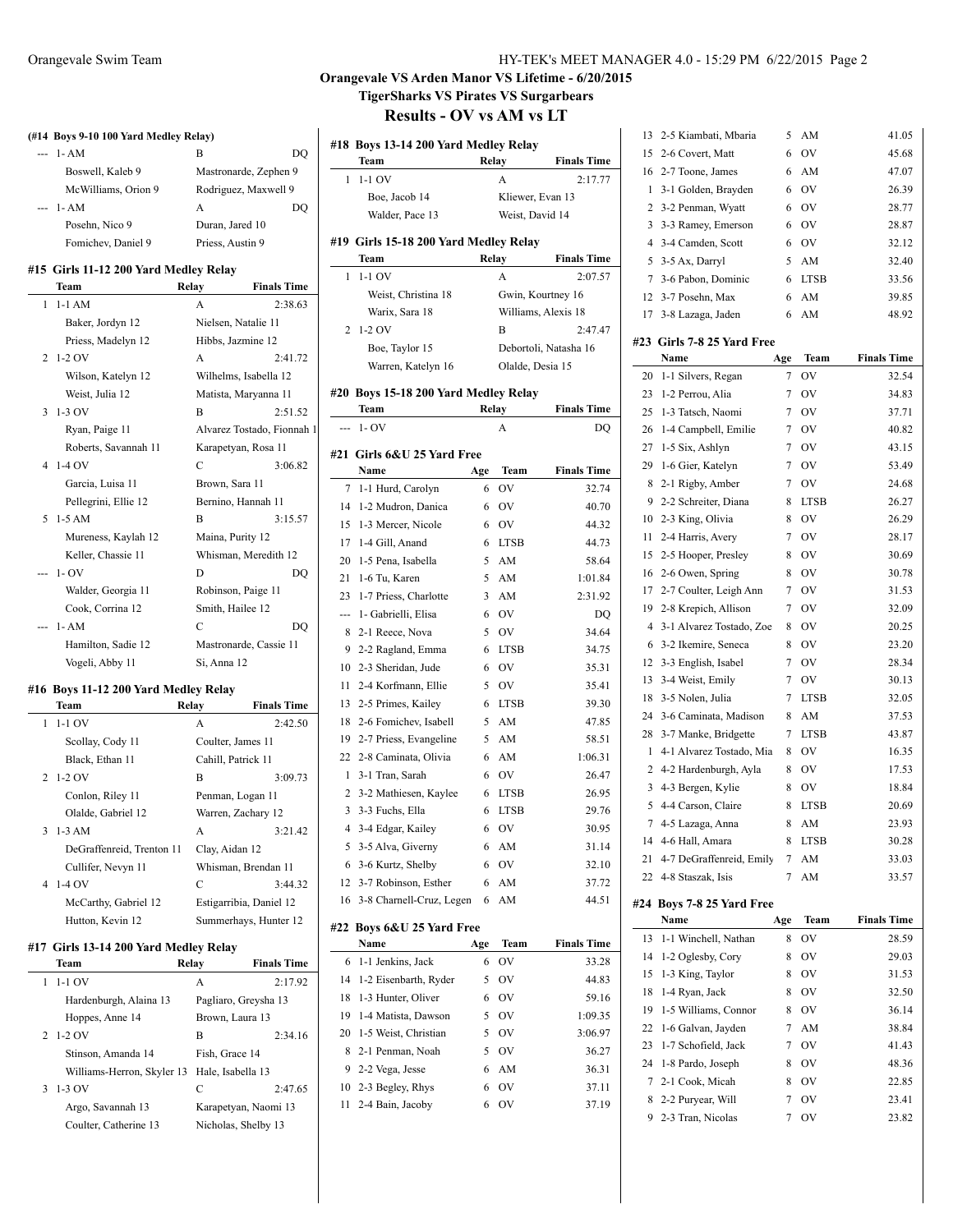| 10 2-4 Mercer, Brandon    | 8 | OV             | 24.54 |
|---------------------------|---|----------------|-------|
| 12 2-5 Gilbreath, Alex    | 8 | O <sub>V</sub> | 26.05 |
| 17 2-6 Aebersold, Zackary |   | 7 AM           | 32.33 |
| 20 2-7 Toone, Jonathan    | 7 | AM             | 36.79 |
| 21 2-8 Alva, Julius       | 8 | AM             | 38.13 |
| 1 3-1 Golden, Nathaniel   | 8 | OV             | 20.49 |
| 2 3-2 Tu, Ryan            | 7 | AM             | 21.42 |
| 3 3-3 Brooks, Parker      | 8 | OV             | 21.69 |
| 4 3-4 Kobayashi, Yuta     | 8 | AM             | 21.97 |
| 5 3-5 Camden, Sean        | 8 | OV             | 22.26 |
| 6 3-6 Campbell, Josiah    | 8 | AM             | 22.62 |
| 11 3-7 Ragland, Jordan    | 7 | <b>LTSB</b>    | 25.62 |
| 16 3-8 Conlon, Reece      | 8 | OV             | 31.61 |

 $\overline{a}$ 

 $\overline{a}$ 

### **#25 Girls 9-10 25 Yard Free**

|                | Name                      | Age | Team        | <b>Finals Time</b> |
|----------------|---------------------------|-----|-------------|--------------------|
| 16             | 1-1 Perez, Sofia          | 10  | <b>LTSB</b> | 22.74              |
| 20             | 1-2 Perrou, Ailsa         | 9   | OV          | 26.04              |
| 22             | 1-3 Summerhays, Heidi     | 10  | OV          | 26.93              |
| 23             | 1-4 Vega, Isabella        | 9   | AM          | 27.55              |
| 24             | 1-5 Harris, Kylie         | 9   | OV          | 28.78              |
| 25             | 1-6 Vogeli, Samantha      | 9   | AM          | 30.00              |
| 27             | 1-7 Summerhays, Hazel     | 9   | OV          | 38.44              |
| 10             | 2-1 Beil, Megan           | 9   | OV          | 20.89              |
| 15             | 2-2 Clay, Olivia          | 10  | AM          | 22.48              |
| 18             | 2-3 Reyes, Lissette       | 9   | AM          | 25.22              |
| 19             | 2-4 Pardo, Madalyn        | 9   | OV          | 25.24              |
| 21             | 2-5 Simon, Madelyn        | 9   | <b>LTSB</b> | 26.12              |
| 26             | 2-6 Nielsen, Renee        | 9   | AM          | 33.61              |
| 8              | 3-1 Brackett, Christalina | 10  | OV          | 19.90              |
| 9              | 3-2 Bennett, Sela         | 9   | <b>LTSB</b> | 19.98              |
| 11             | 3-3 Roberts, Shelbie      | 9   | OV          | 21.17              |
| 13             | 3-4 Rigby, Amanda         | 9   | OV          | 21.46              |
| 14             | 3-5 Oliver, Quincey       | 10  | AM          | 21.77              |
| 17             | 3-6 Wagner, Alexis        | 9   | <b>LTSB</b> | 23.58              |
| $\mathbf{1}$   | 4-1 Walker, Leah          | 10  | AM          | 16.24              |
| $\overline{2}$ | 4-2 Tran, Theresa         | 9   | OV          | 17.04              |
| 3              | 4-3 Schreiter, Jocelyn    | 10  | <b>LTSB</b> | 17.62              |
| $\overline{4}$ | 4-4 Castillo, Jersey      | 10  | <b>LTSB</b> | 17.76              |
| 5              | 4-5 Bjurstrom, Brianna    | 9   | AM          | 18.36              |
| 6              | 4-6 Jenkins, Anna         | 9   | OV          | 18.51              |
| 7              | 4-7 Charnell-Gebre, Lyric | 10  | AM          | 18.97              |
| 12             | 4-8 Black, Cameron        | 9   | OV          | 21.36              |
|                |                           |     |             |                    |

### **#26 Boys 9-10 25 Yard Free**

| Name                      | Age | Team           | <b>Finals Time</b> |
|---------------------------|-----|----------------|--------------------|
| 6 1-1 Fear, Austin        | 10  | OV             | 19.60              |
| 12 1-2 Ramey, Benson      | 9   | O <sub>V</sub> | 23.00              |
| 15 1-3 Begley, Zane       | 10  | OV             | 26.26              |
| 17 1-4 Rodriguez, Maxwell | 9   | AM             | 29.70              |
| 18 1-5 Braxton, Travis    | 9   | O <sub>V</sub> | 32.83              |
| 19 1-6 Umstead, Ryan      | 10. | OV             | 37.47              |
| 5 2-1 Weist, Ronnie       | 9   | O <sub>V</sub> | 19.27              |
| 7 2-2 Durgin, Elijah      |     | O <sub>V</sub> | 19.67              |
| 10 2-3 Smith, Brennan     | 9   | OV             | 20.91              |
|                           |     |                |                    |

## **Orangevale VS Arden Manor VS Lifetime - 6/20/2015 TigerSharks VS Pirates VS Surgarbears**

| 11             | 2-4 Fomichev, Daniel                 | 9        | AM          | 22.13              |
|----------------|--------------------------------------|----------|-------------|--------------------|
| 16             | 2-5 Mastronarde, Zephen              | 9        | AM          | 26.56              |
| 20             | 2-6 Boswell, Kaleb                   | 9        | AM          | 41.48              |
| 1              | 3-1 Williams, Cole                   | 10       | OV          | 15.53              |
| 2              | 3-2 Matista, Matthew                 | 10       | OV          | 17.02              |
| 3              | 3-3 Priess, Austin                   | 9        | AM          | 17.09              |
| 4              | 3-4 Bain, Riley                      | 9        | OV          | 18.73              |
| 8              | 3-5 Hunter, Thomas                   | 10       | <b>OV</b>   | 20.69              |
| 9              | 3-6 Posehn, Nico                     | 9        | AM          | 20.82              |
| 13             | 3-7 McWilliams, Orion                | 9        | AM          | 23.30              |
| 14             | 3-8 Kennedy, Gregory                 | 10       | <b>LTSB</b> | 26.20              |
|                |                                      |          |             |                    |
|                | #27 Girls 11-12 50 Yard Free<br>Name | Age      | Team        | <b>Finals Time</b> |
| 19             | 1-1 Cruz, Lexy                       | 11       | AM          | 45.36              |
| 24             | 1-2 Mastronarde, Cassie              | 11       | AM          | 53.64              |
| 12             | 2-1 Keller, Chassie                  | 11       | AM          | 41.56              |
| 13             | 2-2 Maina, Purity                    | 12       | AM          | 41.76              |
| 14             | 2-3 Robinson, Paige                  | 11       | OV          | 42.11              |
| 20             | 2-4 Walder, Georgia                  |          |             | 46.66              |
| 21             | 2-5 Six, Alana                       | 11<br>11 | OV          | 48.35              |
| 22             |                                      |          | OV          | 50.02              |
| 23             | 2-6 Casbarro, Lailah                 | 11       | AM          |                    |
| 25             | 2-7 Vogeli, Abby<br>2-8 Fish, Josie  | 11       | AM          | 50.55              |
|                | 3-1 Hamilton, Sadie                  | 11       | OV          | 54.83              |
| 7              |                                      | 12       | AM          | 37.24              |
| 10             | 3-2 Ryan, Paige                      | 11       | OV          | 40.38              |
| 11             | 3-3 Whisman, Meredith                | 12       | AM          | 41.35              |
| 15             | 3-4 Si, Anna                         | 12       | AM          | 42.80              |
| 16             | 3-5 Cook, Corrina                    | 12       | <b>OV</b>   | 43.12              |
| 17             | 3-6 Pellegrini, Ellie                | 12       | OV          | 44.05              |
| 18             | 3-7 Garcia, Luisa                    | 11       | OV          | 45.07              |
| ---            | 3- Smith, Hailee                     | 12       | <b>OV</b>   | DQ                 |
| 1              | 4-1 Nielsen, Natalie                 | 11       | AM          | 32.97              |
|                | 2 4-2 Hibbs, Jazmine                 | 12       | AM          | 33.28              |
|                | 3 4-3 Priess, Madelyn                | 12       | AM          | 35.09              |
| $\overline{4}$ | 4-4 Matista, Maryanna                | 11       | <b>OV</b>   | 35.10              |
| 5              | 4-5 Karapetyan, Rosa                 | 11       | <b>OV</b>   | 35.29              |
| 6              | 4-6 Mureness, Kaylah                 | 12       | AM          | 36.60              |
| 8              | 4-7 Brown, Sara                      | 11       | OV          | 38.72              |
|                | 9 4-8 Schreiter, Francene            | 11       | <b>LTSB</b> | 39.40              |
|                | #28 Boys 11-12 50 Yard Free          |          |             |                    |
|                | <b>Name</b>                          | Age      | Team        | <b>Finals Time</b> |
| 8              | 1-1 McCarthy, Gabriel                | 12       | OV          | 43.59              |
| 9              | 1-2 Conlon, Riley                    | 11       | OV          | 46.07              |
| 10             | 1-3 Summerhays, Hunter               | 12       | <b>OV</b>   | 47.00              |
| 11             | 1-4 Hutton, Kevin                    | 12       | OV          | 47.66              |
| 13             | 1-5 Hernandez, Uriel                 | 11       | AM          | 54.10              |
| 14             | 1-6 Gentry, Brett                    | 12       | AM          | 1:11.43            |
| 1              | 2-1 Coulter, James                   | 11       | OV          | 35.04              |
| 2              | 2-2 Whisman, Brendan                 | 11       | AM          | 35.70              |
| 3              | 2-3 Scollay, Cody                    | 11       | <b>OV</b>   | 37.34              |
| 4              | 2-4 Warren, Zachary                  | 12       | OV          | 37.98              |
| 5              | 2-5 Olalde, Gabriel                  | 12       | OV          | 41.16              |
| 6              | 2-6 DeGraffenreid, Trento            | 11       | AM          | 41.27              |
| 7              | 2-7 Estigarribia, Daniel             | 12       | OV          | 42.83              |
| 12             | 2-8 Clay, Aidan                      | 12       | AM          | 51.72              |
|                |                                      |          |             |                    |

| #29    | Girls 13-14 50 Yard Free                   |        |                |                    |
|--------|--------------------------------------------|--------|----------------|--------------------|
|        | Name                                       | Age    | Team           | <b>Finals Time</b> |
| 5      | 1-1 Hardenburgh, Alaina                    | 13     | OV             | 32.02              |
| 7      | 1-2 Fish, Grace                            | 14     | ov             | 34.89              |
| 9      | 1-3 Nicholas, Shelby                       | 13     | OV             | 36.10              |
| 10     | 1-4 Coulter, Catherine                     | 13     | OV             | 36.45              |
| 11     | 1-5 Argo, Savannah                         | 13     | OV             | 38.60              |
| 12     | 1-6 Karapetyan, Naomi                      | 13     | OV             | 42.62              |
| 1      | 2-1 Brown, Laura                           | 13     | OV             | 30.34              |
| 2      | 2-2 Pagliaro, Greysha                      | 13     | OV             | 30.60              |
| 3      | 2-3 Putman, Grace                          | 13     | LTSB           | 31.82              |
| 4      | 2-4 Ortiz, Lizzy                           | 13     | AM             | 31.84              |
| 6      | 2-5 Hale, Isabella                         | 13     | O <sub>V</sub> | 32.48              |
| 8      | 2-6 Kiambati, Njeri                        | 13     | AM             | 35.75              |
|        | #30 Boys 13-14 50 Yard Free                |        |                |                    |
|        | Name                                       | Age    | Team           | <b>Finals Time</b> |
| 1      | 1-1 Walder, Pace                           | 13     | OV             | 29.21              |
| 2      | 1-2 Kliewer, Evan                          | 13     | OV             | 29.25              |
| 3      | 1-3 Fish, Jackson                          | 13     | OV             | 34.35              |
| 4      | 1-4 Clay, Dustin                           | 13     | AM             | 34.82              |
|        |                                            |        |                |                    |
|        | #31 Girls 15-18 50 Yard Free               |        |                |                    |
|        | Name                                       | Age    | Team           | <b>Finals Time</b> |
| 1      | 1-1 Warix, Sara                            | 18     | OV             | 27.13              |
| 2      | 1-2 Gwin, Kourtney                         | 16     | OV             | 27.53              |
| 3      | 1-3 Debortoli, Natasha                     | 16     | OV             | 28.09              |
| 4      | 1-4 Olalde, Desia                          | 15     | OV             | 47.01              |
|        | #32 Boys 15-18 50 Yard Free                |        |                |                    |
|        |                                            |        |                |                    |
|        | Name                                       | Age    | Team           | <b>Finals Time</b> |
| 1      | 1-1 Debortoli, Bryan                       | 16     | OV             | 23.22              |
| 2      | 1-2 Nielsen, Andrew                        | 15     | AM             | 28.07              |
| 3      | 1-3 Criqui, Harve                          | 15     | AM             | 34.47              |
| 4      | 1-4 Coulter, Joshua                        | 15     | OV             | 39.60              |
|        |                                            |        |                |                    |
|        | #33 Girls 6&U 25 Yard Back                 |        |                |                    |
|        | Name                                       | Age    | Team           | <b>Finals Time</b> |
| 12     | 1-1 Reece, Nova                            | 5      | OV             | 49.61              |
| 14     | 1-2 Gill, Anand                            | 6      | LTSB           | 50.37              |
| 16     | 1-3 Mudron, Danica                         | 6      | OV             | 57.17              |
|        | 19 1-4 Mercer, Nicole                      |        | 6 OV           | 1:08.62            |
| 21     | 1-5 Pena, Isabella                         | 5      | AM             | 1:12.81            |
| 4      | 2-1 Kurtz, Shelby                          | 6      | OV             | 36.10              |
| 7      | 2-2 Edgar, Kailey                          | 6      | OV             | 40.09              |
| 8      | 2-3 Ragland, Emma                          | 6      | LTSB           | 40.20              |
| 11     | 2-4 Hurd, Carolyn                          | 6      | OV             | 43.29              |
| 13     | 2-5 Charnell-Cruz, Legen                   | 6      | AM             | 49.88              |
| 15     | 2-6 Primes, Kailey                         | 6      | <b>LTSB</b>    | 50.60              |
| 18     | 2-7 Caminata, Olivia                       | 6      | AM             | 1:06.03            |
| 20     | 2-8 Fomichev, Isabell                      | 5      | AM             | 1:12.79            |
| 1      | 3-1 Tran, Sarah                            | 6      | OV             | 29.02              |
| 2      | 3-2 Fuchs, Ella                            | 6      | LTSB           | 33.20              |
| 3      | 3-3 Korfmann, Ellie                        | 5      | OV             | 36.06              |
| 5      | 3-4 Sheridan, Jude                         | 6      | OV             | 37.01              |
| 6<br>9 | 3-5 Mathiesen, Kaylee<br>3-6 Alva, Giverny | 6<br>6 | LTSB<br>AM     | 37.74<br>41.10     |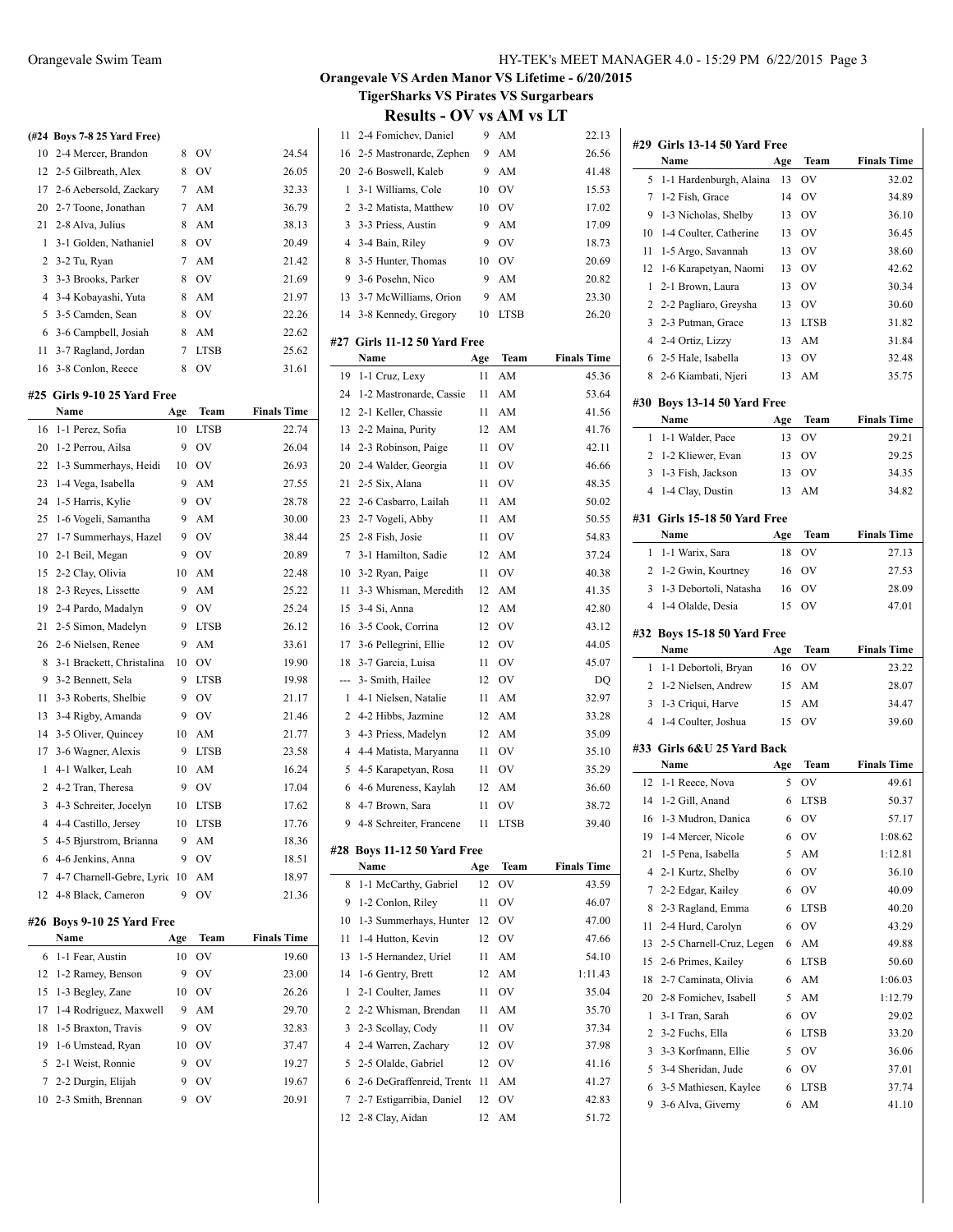| 10 3-7 Robinson, Esther<br>6<br>41.14<br>AM<br>3-8 Priess, Evangeline<br>5<br>AM<br>17<br>1:03.69<br>#34 Boys 6&U 25 Yard Back<br>Name<br>Age<br>Team<br><b>Finals Time</b><br>1-1 Begley, Rhys<br>OV<br>11<br>6<br>46.71<br>15<br>1-2 Covert, Matt<br>OV<br>6<br>1:01.43<br>18<br>1-3 Hunter, Oliver<br>6<br>OV<br>1:31.62<br>2-1 Bain, Jacoby<br><b>OV</b><br>39.44<br>6<br>6<br>2-2 Jenkins, Jack<br><b>OV</b><br>7<br>6<br>41.87<br>8<br>2-3 Vega, Jesse<br>6<br>AM<br>43.22<br>5<br><b>OV</b><br>46.54<br>10<br>2-4 Eisenbarth, Ryder<br>2-5 Penman, Noah<br>5<br><b>OV</b><br>14<br>53.56<br>5<br>16<br>2-6 Kiambati, Mbaria<br>AM<br>1:07.94<br>2-7 Lazaga, Jaden<br>17<br>6<br>AM<br>1:20.26<br>3-1 Ramey, Emerson<br>OV<br>1<br>6<br>32.82<br>2<br>3-2 Camden, Scott<br>6<br>OV<br>34.78<br>3<br>3-3 Pabon, Dominic<br>6<br><b>LTSB</b><br>35.53<br>$\overline{4}$<br>3-4 Golden, Brayden<br>OV<br>36.29<br>6<br>5<br>3-5 Posehn, Max<br>AM<br>38.92<br>6<br>9<br>O <sub>V</sub><br>3-6 Penman, Wyatt<br>6<br>44.75<br>3-7 Ax, Darryl<br>5<br>AM<br>49.91<br>12<br>AM<br>13<br>3-8 Toone, James<br>6<br>52.05<br>#35 Girls 7-8 25 Yard Back<br><b>Finals Time</b><br>Name<br>Age<br>Team<br>28.30<br>6<br>1-1 Lazaga, Anna<br>8<br>AM<br>OV<br>24<br>1-2 Silvers, Regan<br>7<br>43.03<br>25<br>1-3 Campbell, Emilie<br>7<br>OV<br>43.72<br>26<br>1-4 Six, Ashlyn<br>OV<br>7<br>45.08<br>OV<br>10<br>2-1 Ikemire, Seneca<br>8<br>31.31<br><b>OV</b><br>13<br>2-2 Weist, Emily<br>7<br>32.21<br>2-3 Perrou, Alia<br>OV<br>15<br>7<br>34.90<br>2-4 Coulter, Leigh Ann<br>OV<br>17<br>7<br>38.38<br>2-5 Krepich, Allison<br>7<br>OV<br>38.39<br>18<br>2-6 Gier, Katelyn<br>7<br>OV<br>19<br>39.06<br>2-7 Harris, Avery<br>22<br>7<br>OV<br>41.77<br>2-8 Tatsch, Naomi<br>7<br>OV<br>23<br>41.89<br>8<br>24.39<br>3-1 Hartwick, Sara<br>OV<br>4<br>3-2 Schreiter, Diana<br>5<br>8<br>LTSB<br>27.85<br>3-3 Rigby, Amber<br>OV<br>7<br>7<br>29.79<br>3-4 King, Olivia<br>8<br>OV<br>8<br>30.82<br>3-5 Hooper, Presley<br>OV<br>9<br>8<br>31.05<br>3-6 Kaufert, Kolby<br>11<br>7<br>OV<br>31.72<br>12<br>3-7 Susag, Addison<br><b>LTSB</b><br>8<br>32.15<br>3-8 Owen, Spring<br>OV<br>14<br>8<br>33.00<br>4-1 Bergen, Kylie<br>OV<br>1<br>8<br>22.82<br>2<br>4-2 Alvarez Tostado, Mia<br>OV<br>23.37<br>8<br>4-3 Hardenburgh, Ayla<br>3<br>8<br>ov<br>23.44<br>4-4 Staszak, Isis<br>16<br>7<br>AM<br>35.57<br>20<br>4-5 Caminata, Madison<br>8<br>AM<br>39.93<br>4-6 Nolen, Julia<br>21<br>7<br>LTSB<br>40.87<br>4-7 Manke, Bridgette<br>27<br>7<br>LTSB<br>48.69 | (#33 Girls 6&U 25 Yard Back) |  |  |
|--------------------------------------------------------------------------------------------------------------------------------------------------------------------------------------------------------------------------------------------------------------------------------------------------------------------------------------------------------------------------------------------------------------------------------------------------------------------------------------------------------------------------------------------------------------------------------------------------------------------------------------------------------------------------------------------------------------------------------------------------------------------------------------------------------------------------------------------------------------------------------------------------------------------------------------------------------------------------------------------------------------------------------------------------------------------------------------------------------------------------------------------------------------------------------------------------------------------------------------------------------------------------------------------------------------------------------------------------------------------------------------------------------------------------------------------------------------------------------------------------------------------------------------------------------------------------------------------------------------------------------------------------------------------------------------------------------------------------------------------------------------------------------------------------------------------------------------------------------------------------------------------------------------------------------------------------------------------------------------------------------------------------------------------------------------------------------------------------------------------------------------------------------------------------------------------------------------------------------------------------------------------------------------------------------------------------------------------------------------------------------------------------------------------------------------------------------------------------------------------------------------------------------------------------------------------|------------------------------|--|--|
|                                                                                                                                                                                                                                                                                                                                                                                                                                                                                                                                                                                                                                                                                                                                                                                                                                                                                                                                                                                                                                                                                                                                                                                                                                                                                                                                                                                                                                                                                                                                                                                                                                                                                                                                                                                                                                                                                                                                                                                                                                                                                                                                                                                                                                                                                                                                                                                                                                                                                                                                                                    |                              |  |  |
|                                                                                                                                                                                                                                                                                                                                                                                                                                                                                                                                                                                                                                                                                                                                                                                                                                                                                                                                                                                                                                                                                                                                                                                                                                                                                                                                                                                                                                                                                                                                                                                                                                                                                                                                                                                                                                                                                                                                                                                                                                                                                                                                                                                                                                                                                                                                                                                                                                                                                                                                                                    |                              |  |  |
|                                                                                                                                                                                                                                                                                                                                                                                                                                                                                                                                                                                                                                                                                                                                                                                                                                                                                                                                                                                                                                                                                                                                                                                                                                                                                                                                                                                                                                                                                                                                                                                                                                                                                                                                                                                                                                                                                                                                                                                                                                                                                                                                                                                                                                                                                                                                                                                                                                                                                                                                                                    |                              |  |  |
|                                                                                                                                                                                                                                                                                                                                                                                                                                                                                                                                                                                                                                                                                                                                                                                                                                                                                                                                                                                                                                                                                                                                                                                                                                                                                                                                                                                                                                                                                                                                                                                                                                                                                                                                                                                                                                                                                                                                                                                                                                                                                                                                                                                                                                                                                                                                                                                                                                                                                                                                                                    |                              |  |  |
|                                                                                                                                                                                                                                                                                                                                                                                                                                                                                                                                                                                                                                                                                                                                                                                                                                                                                                                                                                                                                                                                                                                                                                                                                                                                                                                                                                                                                                                                                                                                                                                                                                                                                                                                                                                                                                                                                                                                                                                                                                                                                                                                                                                                                                                                                                                                                                                                                                                                                                                                                                    |                              |  |  |
|                                                                                                                                                                                                                                                                                                                                                                                                                                                                                                                                                                                                                                                                                                                                                                                                                                                                                                                                                                                                                                                                                                                                                                                                                                                                                                                                                                                                                                                                                                                                                                                                                                                                                                                                                                                                                                                                                                                                                                                                                                                                                                                                                                                                                                                                                                                                                                                                                                                                                                                                                                    |                              |  |  |
|                                                                                                                                                                                                                                                                                                                                                                                                                                                                                                                                                                                                                                                                                                                                                                                                                                                                                                                                                                                                                                                                                                                                                                                                                                                                                                                                                                                                                                                                                                                                                                                                                                                                                                                                                                                                                                                                                                                                                                                                                                                                                                                                                                                                                                                                                                                                                                                                                                                                                                                                                                    |                              |  |  |
|                                                                                                                                                                                                                                                                                                                                                                                                                                                                                                                                                                                                                                                                                                                                                                                                                                                                                                                                                                                                                                                                                                                                                                                                                                                                                                                                                                                                                                                                                                                                                                                                                                                                                                                                                                                                                                                                                                                                                                                                                                                                                                                                                                                                                                                                                                                                                                                                                                                                                                                                                                    |                              |  |  |
|                                                                                                                                                                                                                                                                                                                                                                                                                                                                                                                                                                                                                                                                                                                                                                                                                                                                                                                                                                                                                                                                                                                                                                                                                                                                                                                                                                                                                                                                                                                                                                                                                                                                                                                                                                                                                                                                                                                                                                                                                                                                                                                                                                                                                                                                                                                                                                                                                                                                                                                                                                    |                              |  |  |
|                                                                                                                                                                                                                                                                                                                                                                                                                                                                                                                                                                                                                                                                                                                                                                                                                                                                                                                                                                                                                                                                                                                                                                                                                                                                                                                                                                                                                                                                                                                                                                                                                                                                                                                                                                                                                                                                                                                                                                                                                                                                                                                                                                                                                                                                                                                                                                                                                                                                                                                                                                    |                              |  |  |
|                                                                                                                                                                                                                                                                                                                                                                                                                                                                                                                                                                                                                                                                                                                                                                                                                                                                                                                                                                                                                                                                                                                                                                                                                                                                                                                                                                                                                                                                                                                                                                                                                                                                                                                                                                                                                                                                                                                                                                                                                                                                                                                                                                                                                                                                                                                                                                                                                                                                                                                                                                    |                              |  |  |
|                                                                                                                                                                                                                                                                                                                                                                                                                                                                                                                                                                                                                                                                                                                                                                                                                                                                                                                                                                                                                                                                                                                                                                                                                                                                                                                                                                                                                                                                                                                                                                                                                                                                                                                                                                                                                                                                                                                                                                                                                                                                                                                                                                                                                                                                                                                                                                                                                                                                                                                                                                    |                              |  |  |
|                                                                                                                                                                                                                                                                                                                                                                                                                                                                                                                                                                                                                                                                                                                                                                                                                                                                                                                                                                                                                                                                                                                                                                                                                                                                                                                                                                                                                                                                                                                                                                                                                                                                                                                                                                                                                                                                                                                                                                                                                                                                                                                                                                                                                                                                                                                                                                                                                                                                                                                                                                    |                              |  |  |
|                                                                                                                                                                                                                                                                                                                                                                                                                                                                                                                                                                                                                                                                                                                                                                                                                                                                                                                                                                                                                                                                                                                                                                                                                                                                                                                                                                                                                                                                                                                                                                                                                                                                                                                                                                                                                                                                                                                                                                                                                                                                                                                                                                                                                                                                                                                                                                                                                                                                                                                                                                    |                              |  |  |
|                                                                                                                                                                                                                                                                                                                                                                                                                                                                                                                                                                                                                                                                                                                                                                                                                                                                                                                                                                                                                                                                                                                                                                                                                                                                                                                                                                                                                                                                                                                                                                                                                                                                                                                                                                                                                                                                                                                                                                                                                                                                                                                                                                                                                                                                                                                                                                                                                                                                                                                                                                    |                              |  |  |
|                                                                                                                                                                                                                                                                                                                                                                                                                                                                                                                                                                                                                                                                                                                                                                                                                                                                                                                                                                                                                                                                                                                                                                                                                                                                                                                                                                                                                                                                                                                                                                                                                                                                                                                                                                                                                                                                                                                                                                                                                                                                                                                                                                                                                                                                                                                                                                                                                                                                                                                                                                    |                              |  |  |
|                                                                                                                                                                                                                                                                                                                                                                                                                                                                                                                                                                                                                                                                                                                                                                                                                                                                                                                                                                                                                                                                                                                                                                                                                                                                                                                                                                                                                                                                                                                                                                                                                                                                                                                                                                                                                                                                                                                                                                                                                                                                                                                                                                                                                                                                                                                                                                                                                                                                                                                                                                    |                              |  |  |
|                                                                                                                                                                                                                                                                                                                                                                                                                                                                                                                                                                                                                                                                                                                                                                                                                                                                                                                                                                                                                                                                                                                                                                                                                                                                                                                                                                                                                                                                                                                                                                                                                                                                                                                                                                                                                                                                                                                                                                                                                                                                                                                                                                                                                                                                                                                                                                                                                                                                                                                                                                    |                              |  |  |
|                                                                                                                                                                                                                                                                                                                                                                                                                                                                                                                                                                                                                                                                                                                                                                                                                                                                                                                                                                                                                                                                                                                                                                                                                                                                                                                                                                                                                                                                                                                                                                                                                                                                                                                                                                                                                                                                                                                                                                                                                                                                                                                                                                                                                                                                                                                                                                                                                                                                                                                                                                    |                              |  |  |
|                                                                                                                                                                                                                                                                                                                                                                                                                                                                                                                                                                                                                                                                                                                                                                                                                                                                                                                                                                                                                                                                                                                                                                                                                                                                                                                                                                                                                                                                                                                                                                                                                                                                                                                                                                                                                                                                                                                                                                                                                                                                                                                                                                                                                                                                                                                                                                                                                                                                                                                                                                    |                              |  |  |
|                                                                                                                                                                                                                                                                                                                                                                                                                                                                                                                                                                                                                                                                                                                                                                                                                                                                                                                                                                                                                                                                                                                                                                                                                                                                                                                                                                                                                                                                                                                                                                                                                                                                                                                                                                                                                                                                                                                                                                                                                                                                                                                                                                                                                                                                                                                                                                                                                                                                                                                                                                    |                              |  |  |
|                                                                                                                                                                                                                                                                                                                                                                                                                                                                                                                                                                                                                                                                                                                                                                                                                                                                                                                                                                                                                                                                                                                                                                                                                                                                                                                                                                                                                                                                                                                                                                                                                                                                                                                                                                                                                                                                                                                                                                                                                                                                                                                                                                                                                                                                                                                                                                                                                                                                                                                                                                    |                              |  |  |
|                                                                                                                                                                                                                                                                                                                                                                                                                                                                                                                                                                                                                                                                                                                                                                                                                                                                                                                                                                                                                                                                                                                                                                                                                                                                                                                                                                                                                                                                                                                                                                                                                                                                                                                                                                                                                                                                                                                                                                                                                                                                                                                                                                                                                                                                                                                                                                                                                                                                                                                                                                    |                              |  |  |
|                                                                                                                                                                                                                                                                                                                                                                                                                                                                                                                                                                                                                                                                                                                                                                                                                                                                                                                                                                                                                                                                                                                                                                                                                                                                                                                                                                                                                                                                                                                                                                                                                                                                                                                                                                                                                                                                                                                                                                                                                                                                                                                                                                                                                                                                                                                                                                                                                                                                                                                                                                    |                              |  |  |
|                                                                                                                                                                                                                                                                                                                                                                                                                                                                                                                                                                                                                                                                                                                                                                                                                                                                                                                                                                                                                                                                                                                                                                                                                                                                                                                                                                                                                                                                                                                                                                                                                                                                                                                                                                                                                                                                                                                                                                                                                                                                                                                                                                                                                                                                                                                                                                                                                                                                                                                                                                    |                              |  |  |
|                                                                                                                                                                                                                                                                                                                                                                                                                                                                                                                                                                                                                                                                                                                                                                                                                                                                                                                                                                                                                                                                                                                                                                                                                                                                                                                                                                                                                                                                                                                                                                                                                                                                                                                                                                                                                                                                                                                                                                                                                                                                                                                                                                                                                                                                                                                                                                                                                                                                                                                                                                    |                              |  |  |
|                                                                                                                                                                                                                                                                                                                                                                                                                                                                                                                                                                                                                                                                                                                                                                                                                                                                                                                                                                                                                                                                                                                                                                                                                                                                                                                                                                                                                                                                                                                                                                                                                                                                                                                                                                                                                                                                                                                                                                                                                                                                                                                                                                                                                                                                                                                                                                                                                                                                                                                                                                    |                              |  |  |
|                                                                                                                                                                                                                                                                                                                                                                                                                                                                                                                                                                                                                                                                                                                                                                                                                                                                                                                                                                                                                                                                                                                                                                                                                                                                                                                                                                                                                                                                                                                                                                                                                                                                                                                                                                                                                                                                                                                                                                                                                                                                                                                                                                                                                                                                                                                                                                                                                                                                                                                                                                    |                              |  |  |
|                                                                                                                                                                                                                                                                                                                                                                                                                                                                                                                                                                                                                                                                                                                                                                                                                                                                                                                                                                                                                                                                                                                                                                                                                                                                                                                                                                                                                                                                                                                                                                                                                                                                                                                                                                                                                                                                                                                                                                                                                                                                                                                                                                                                                                                                                                                                                                                                                                                                                                                                                                    |                              |  |  |
|                                                                                                                                                                                                                                                                                                                                                                                                                                                                                                                                                                                                                                                                                                                                                                                                                                                                                                                                                                                                                                                                                                                                                                                                                                                                                                                                                                                                                                                                                                                                                                                                                                                                                                                                                                                                                                                                                                                                                                                                                                                                                                                                                                                                                                                                                                                                                                                                                                                                                                                                                                    |                              |  |  |
|                                                                                                                                                                                                                                                                                                                                                                                                                                                                                                                                                                                                                                                                                                                                                                                                                                                                                                                                                                                                                                                                                                                                                                                                                                                                                                                                                                                                                                                                                                                                                                                                                                                                                                                                                                                                                                                                                                                                                                                                                                                                                                                                                                                                                                                                                                                                                                                                                                                                                                                                                                    |                              |  |  |
|                                                                                                                                                                                                                                                                                                                                                                                                                                                                                                                                                                                                                                                                                                                                                                                                                                                                                                                                                                                                                                                                                                                                                                                                                                                                                                                                                                                                                                                                                                                                                                                                                                                                                                                                                                                                                                                                                                                                                                                                                                                                                                                                                                                                                                                                                                                                                                                                                                                                                                                                                                    |                              |  |  |
|                                                                                                                                                                                                                                                                                                                                                                                                                                                                                                                                                                                                                                                                                                                                                                                                                                                                                                                                                                                                                                                                                                                                                                                                                                                                                                                                                                                                                                                                                                                                                                                                                                                                                                                                                                                                                                                                                                                                                                                                                                                                                                                                                                                                                                                                                                                                                                                                                                                                                                                                                                    |                              |  |  |
|                                                                                                                                                                                                                                                                                                                                                                                                                                                                                                                                                                                                                                                                                                                                                                                                                                                                                                                                                                                                                                                                                                                                                                                                                                                                                                                                                                                                                                                                                                                                                                                                                                                                                                                                                                                                                                                                                                                                                                                                                                                                                                                                                                                                                                                                                                                                                                                                                                                                                                                                                                    |                              |  |  |
|                                                                                                                                                                                                                                                                                                                                                                                                                                                                                                                                                                                                                                                                                                                                                                                                                                                                                                                                                                                                                                                                                                                                                                                                                                                                                                                                                                                                                                                                                                                                                                                                                                                                                                                                                                                                                                                                                                                                                                                                                                                                                                                                                                                                                                                                                                                                                                                                                                                                                                                                                                    |                              |  |  |
|                                                                                                                                                                                                                                                                                                                                                                                                                                                                                                                                                                                                                                                                                                                                                                                                                                                                                                                                                                                                                                                                                                                                                                                                                                                                                                                                                                                                                                                                                                                                                                                                                                                                                                                                                                                                                                                                                                                                                                                                                                                                                                                                                                                                                                                                                                                                                                                                                                                                                                                                                                    |                              |  |  |
|                                                                                                                                                                                                                                                                                                                                                                                                                                                                                                                                                                                                                                                                                                                                                                                                                                                                                                                                                                                                                                                                                                                                                                                                                                                                                                                                                                                                                                                                                                                                                                                                                                                                                                                                                                                                                                                                                                                                                                                                                                                                                                                                                                                                                                                                                                                                                                                                                                                                                                                                                                    |                              |  |  |
|                                                                                                                                                                                                                                                                                                                                                                                                                                                                                                                                                                                                                                                                                                                                                                                                                                                                                                                                                                                                                                                                                                                                                                                                                                                                                                                                                                                                                                                                                                                                                                                                                                                                                                                                                                                                                                                                                                                                                                                                                                                                                                                                                                                                                                                                                                                                                                                                                                                                                                                                                                    |                              |  |  |
|                                                                                                                                                                                                                                                                                                                                                                                                                                                                                                                                                                                                                                                                                                                                                                                                                                                                                                                                                                                                                                                                                                                                                                                                                                                                                                                                                                                                                                                                                                                                                                                                                                                                                                                                                                                                                                                                                                                                                                                                                                                                                                                                                                                                                                                                                                                                                                                                                                                                                                                                                                    |                              |  |  |
|                                                                                                                                                                                                                                                                                                                                                                                                                                                                                                                                                                                                                                                                                                                                                                                                                                                                                                                                                                                                                                                                                                                                                                                                                                                                                                                                                                                                                                                                                                                                                                                                                                                                                                                                                                                                                                                                                                                                                                                                                                                                                                                                                                                                                                                                                                                                                                                                                                                                                                                                                                    |                              |  |  |
|                                                                                                                                                                                                                                                                                                                                                                                                                                                                                                                                                                                                                                                                                                                                                                                                                                                                                                                                                                                                                                                                                                                                                                                                                                                                                                                                                                                                                                                                                                                                                                                                                                                                                                                                                                                                                                                                                                                                                                                                                                                                                                                                                                                                                                                                                                                                                                                                                                                                                                                                                                    |                              |  |  |
|                                                                                                                                                                                                                                                                                                                                                                                                                                                                                                                                                                                                                                                                                                                                                                                                                                                                                                                                                                                                                                                                                                                                                                                                                                                                                                                                                                                                                                                                                                                                                                                                                                                                                                                                                                                                                                                                                                                                                                                                                                                                                                                                                                                                                                                                                                                                                                                                                                                                                                                                                                    |                              |  |  |
|                                                                                                                                                                                                                                                                                                                                                                                                                                                                                                                                                                                                                                                                                                                                                                                                                                                                                                                                                                                                                                                                                                                                                                                                                                                                                                                                                                                                                                                                                                                                                                                                                                                                                                                                                                                                                                                                                                                                                                                                                                                                                                                                                                                                                                                                                                                                                                                                                                                                                                                                                                    |                              |  |  |
|                                                                                                                                                                                                                                                                                                                                                                                                                                                                                                                                                                                                                                                                                                                                                                                                                                                                                                                                                                                                                                                                                                                                                                                                                                                                                                                                                                                                                                                                                                                                                                                                                                                                                                                                                                                                                                                                                                                                                                                                                                                                                                                                                                                                                                                                                                                                                                                                                                                                                                                                                                    |                              |  |  |
|                                                                                                                                                                                                                                                                                                                                                                                                                                                                                                                                                                                                                                                                                                                                                                                                                                                                                                                                                                                                                                                                                                                                                                                                                                                                                                                                                                                                                                                                                                                                                                                                                                                                                                                                                                                                                                                                                                                                                                                                                                                                                                                                                                                                                                                                                                                                                                                                                                                                                                                                                                    |                              |  |  |
|                                                                                                                                                                                                                                                                                                                                                                                                                                                                                                                                                                                                                                                                                                                                                                                                                                                                                                                                                                                                                                                                                                                                                                                                                                                                                                                                                                                                                                                                                                                                                                                                                                                                                                                                                                                                                                                                                                                                                                                                                                                                                                                                                                                                                                                                                                                                                                                                                                                                                                                                                                    |                              |  |  |
|                                                                                                                                                                                                                                                                                                                                                                                                                                                                                                                                                                                                                                                                                                                                                                                                                                                                                                                                                                                                                                                                                                                                                                                                                                                                                                                                                                                                                                                                                                                                                                                                                                                                                                                                                                                                                                                                                                                                                                                                                                                                                                                                                                                                                                                                                                                                                                                                                                                                                                                                                                    |                              |  |  |
|                                                                                                                                                                                                                                                                                                                                                                                                                                                                                                                                                                                                                                                                                                                                                                                                                                                                                                                                                                                                                                                                                                                                                                                                                                                                                                                                                                                                                                                                                                                                                                                                                                                                                                                                                                                                                                                                                                                                                                                                                                                                                                                                                                                                                                                                                                                                                                                                                                                                                                                                                                    |                              |  |  |
|                                                                                                                                                                                                                                                                                                                                                                                                                                                                                                                                                                                                                                                                                                                                                                                                                                                                                                                                                                                                                                                                                                                                                                                                                                                                                                                                                                                                                                                                                                                                                                                                                                                                                                                                                                                                                                                                                                                                                                                                                                                                                                                                                                                                                                                                                                                                                                                                                                                                                                                                                                    |                              |  |  |
|                                                                                                                                                                                                                                                                                                                                                                                                                                                                                                                                                                                                                                                                                                                                                                                                                                                                                                                                                                                                                                                                                                                                                                                                                                                                                                                                                                                                                                                                                                                                                                                                                                                                                                                                                                                                                                                                                                                                                                                                                                                                                                                                                                                                                                                                                                                                                                                                                                                                                                                                                                    |                              |  |  |
|                                                                                                                                                                                                                                                                                                                                                                                                                                                                                                                                                                                                                                                                                                                                                                                                                                                                                                                                                                                                                                                                                                                                                                                                                                                                                                                                                                                                                                                                                                                                                                                                                                                                                                                                                                                                                                                                                                                                                                                                                                                                                                                                                                                                                                                                                                                                                                                                                                                                                                                                                                    |                              |  |  |
|                                                                                                                                                                                                                                                                                                                                                                                                                                                                                                                                                                                                                                                                                                                                                                                                                                                                                                                                                                                                                                                                                                                                                                                                                                                                                                                                                                                                                                                                                                                                                                                                                                                                                                                                                                                                                                                                                                                                                                                                                                                                                                                                                                                                                                                                                                                                                                                                                                                                                                                                                                    |                              |  |  |
|                                                                                                                                                                                                                                                                                                                                                                                                                                                                                                                                                                                                                                                                                                                                                                                                                                                                                                                                                                                                                                                                                                                                                                                                                                                                                                                                                                                                                                                                                                                                                                                                                                                                                                                                                                                                                                                                                                                                                                                                                                                                                                                                                                                                                                                                                                                                                                                                                                                                                                                                                                    |                              |  |  |

### Orangevale Swim Team HY-TEK's MEET MANAGER 4.0 - 15:29 PM 6/22/2015 Page 4

# **Orangevale VS Arden Manor VS Lifetime - 6/20/2015 TigerSharks VS Pirates VS Surgarbears**

**Results - OV vs AM vs LT**

|                | #36 Boys 7-8 25 Yard Back             |          |             |                    |
|----------------|---------------------------------------|----------|-------------|--------------------|
|                | Name                                  | Age      | Team        | <b>Finals Time</b> |
| 13             | 1-1 Oglesby, Cory                     | 8        | OV          | 35.94              |
| 17             | 1-2 Pardo, Joseph                     | 8        | OV          | 47.05              |
| 18             | 1-3 Schofield, Jack                   | 7        | OV          | 51.84              |
| 5              | 2-1 Camden, Sean                      | 8        | OV          | 26.85              |
| 9              | 2-2 Williams, Connor                  | 8        | <b>OV</b>   | 30.11              |
| 10             | 2-3 Conlon, Reece                     | 8        | OV          | 30.63              |
| 12             | 2-4 Winchell, Nathan                  | 8        | OV          | 34.46              |
| 14             | 2-5 Ryan, Jack                        | 8        | OV          | 40.09              |
| 15             | 2-6 Galvan, Jayden                    | 7        | AM          | 42.14              |
| 16             | 2-7 King, Taylor                      | 8        | OV          | 43.43              |
| 19             | 2-8 Toone, Jonathan                   | 7        | AM          | 57.47              |
| 1              | 3-1 Scollay, Tyler                    | 8        | OV          | 20.18              |
| 2              | 3-2 Puryear, Will                     | 7        | OV          | 25.60              |
| 3              | 3-3 Tran, Nicolas                     | 7        | OV          | 26.22              |
| 4              | 3-4 Cook, Micah                       | 8        | OV          | 26.31              |
| 6              | 3-5 Kobayashi, Yuta                   | 8        | AM          | 27.23              |
| 7              | 3-6 Campbell, Josiah                  | 8        | AM          | 29.10              |
| 8              | 3-7 Aebersold, Zackary                | 7        | AM          | 29.74              |
| 11             | 3-8 Gilbreath, Alex                   | 8        | OV          | 31.66              |
|                |                                       |          |             |                    |
|                | #37 Girls 9-10 25 Yard Back           |          |             |                    |
|                | Name                                  | Age      | Team        | <b>Finals Time</b> |
| 8              | 2-1 Perez, Sofia                      | 10       | <b>LTSB</b> | 27.32              |
| 11             | 2-2 Perrou, Ailsa                     | 9        | OV          | 28.44              |
| 15             | 2-3 Brackett, Christalina             | 10       | OV          | 30.36              |
| 19             | 2-4 Pardo, Madalyn                    | 9        | OV          | 31.50              |
| 20             | 2-5 Harris, Kylie                     | 9        | OV          | 32.38              |
| 21             | 2-6 Summerhays, Hazel                 | 9        | OV          | 35.31              |
| 22             | 2-7 Vega, Isabella                    | 9        | AM          | 36.24              |
| 5              | 3-1 Roberts, Shelbie                  | 9        | OV          | 24.77              |
| 9              | 3-2 Oliver, Quincey                   | 10       | AM          | 27.84              |
| 10             | 3-3 Beil, Megan                       | 9        | OV          | 28.22              |
| 14             | 3-4 Wagner, Alexis                    | 9        | <b>LTSB</b> | 30.09              |
| 16             | 3-5 Summerhays, Heidi                 | 10       | OV          | 30.52              |
| 17             | 3-6 Simon, Madelyn                    | 9        | <b>LTSB</b> | 31.02              |
| 18             | 3-7 Albrecht, Saige                   | 9        | AM          | 31.11              |
| 1              | 4-1 Tran, Theresa                     | 9        | OV          | 21.33              |
| 2              | 4-2 Schreiter, Jocelyn                | 10       | LTSB        | 21.44              |
| 3              | 4-3 Rigby, Amanda                     | 9        | OV          | 21.77              |
| $\overline{4}$ | 4-4 Rafferty, Shannon                 | 10       | AM          | 24.61              |
| 6              | 4-5 Black, Cameron                    | 9        | OV          | 25.17              |
| 7              | 4-6 Charnell-Gebre, Lyric             | 10       | AM          | 26.93              |
| 12             | 4-7 Mottini, Jacquie                  | 9        | LTSB        | 28.72              |
| 13             | 4-8 Vogeli, Samantha                  | 9        | AM          | 29.53              |
|                |                                       |          |             |                    |
| #38            | Boys 9-10 25 Yard Back<br>Name        |          | Team        | <b>Finals Time</b> |
|                | 1-1 Braxton, Travis                   | Age<br>9 | OV          |                    |
| 15             |                                       |          |             | 47.58              |
| 16             | 1-2 Umstead, Ryan                     | 10<br>9  | OV<br>OV    | 54.74              |
| 6              | 2-1 Weist, Ronnie                     |          |             | 24.79              |
| 7              | 2-2 Durgin, Elijah                    | 9        | OV          | 25.82              |
| 8<br>9         | 2-3 Ramey, Benson<br>2-4 Fear, Austin | 9<br>10  | OV          | 27.48              |
|                |                                       | 9        | OV          | 27.99              |
| 10             | 2-5 Smith, Brennan                    |          | OV          | 28.47              |

| 11             | 2-6 Begley, Zane                     | 10  | OV        | 29.18              |
|----------------|--------------------------------------|-----|-----------|--------------------|
| 17             | 2-7 Rodriguez, Maxwell               | 9   | AM        | 56.56              |
| 1              | 3-1 Williams, Cole                   | 10  | OV        | 19.40              |
| 2              | 3-2 Eisenbarth, Tyler                | 9   | <b>OV</b> | 19.61              |
| 3              | 3-3 Penman, Bode                     | 9   | OV        | 23.21              |
| $\overline{4}$ | 3-4 Hunter. Thomas                   | 10  | <b>OV</b> | 24.61              |
| 5              | 3-5 Bain, Riley                      | 9   | OV        | 24.67              |
| 12             | 3-6 Posehn, Nico                     | 9   | AM        | 29.29              |
| 13             | 3-7 McWilliams, Orion                | 9   | AM        | 36.08              |
| 14             | 3-8 Boswell, Kaleb                   | 9   | AM        | 41.11              |
|                |                                      |     |           |                    |
|                | #39 Girls 11-12 50 Yard Back<br>Name | Age | Team      | <b>Finals Time</b> |
| 8              | 1-1 Robinson, Paige                  | 11  | OV        | 52.14              |
| 9              | 1-2 Garcia, Luisa                    | 11  | OV        | 53.13              |
| 10             | 1-3 Cruz, Lexy                       | 11  | AM        | 54.05              |
| 12             | 1-4 Six, Alana                       | 11  | <b>OV</b> | 58.67              |
| 13             | 1-5 Smith, Hailee                    | 12  | OV        | 59.43              |
| 14             | 1-6 Cook, Corrina                    | 12  | <b>OV</b> | 1:00.13            |
| 15             | 1-7 Walder, Georgia                  | 11  | <b>OV</b> | 1:01.34            |
| 16             | 1-8 Fish, Josie                      | 11  | OV        | 1:04.64            |
| 1              | 2-1 Baker, Jordyn                    | 12  | AM        | 41.90              |
| 2              | 2-2 Hibbs, Jazmine                   | 12  | AM        | 44.01              |
| 3              | 2-3 Wilson, Katelyn                  | 12  | <b>OV</b> | 44.25              |
| 4              | 2-4 Ryan, Paige                      | 11  | <b>OV</b> | 44.32              |
| 5              | 2-5 Hamilton, Sadie                  | 12  | AM        | 46.10              |
| 6              | 2-6 Weist, Julia                     | 12  | OV        | 46.93              |
| 7              | 2-7 Pellegrini, Ellie                | 12  | OV        | 49.28              |
| 11             | 2-8 Casbarro, Lailah                 | 11  | AM        | 57.98              |
|                |                                      |     |           |                    |
|                |                                      |     |           |                    |
|                | #40 Boys 11-12 50 Yard Back          |     |           |                    |
|                | Name                                 | Age | Team      | <b>Finals Time</b> |
| 8              | 1-1 Estigarribia, Daniel             | 12  | OV        | 56.18              |
| 9              | 1-2 Hutton, Kevin                    | 12  | OV        | 59.15              |
| 10             | 1-3 Hernandez, Uriel                 | 11  | AM        | 1:00.48            |
| 11             | 1-4 Summerhays, Hunter               | 12  | OV        | 1:00.74            |
| 12             | 1-5 Clay, Aidan                      | 12  | AM        | 1:07.16            |
| 13             | 1-6 Gentry, Brett                    | 12  | AM        | 1:33.55            |
| 1              | 2-1 Black, Ethan                     | 11  | <b>OV</b> | 42.06              |
| $\overline{c}$ | 2-2 Warren, Zachary                  | 12  | OV        | 48.32              |
| 3              | 2-3 Whisman, Brendan                 | 11  | AM        | 50.27              |
| 4              | 2-4 Olalde, Gabriel                  | 12  | OV        | 50.45              |
| 5              | 2-5 McCarthy, Gabriel                | 12  | OV        | 52.62              |
| 6              | 2-6 DeGraffenreid, Trento            | 11  | AM        | 54.49              |
| 7              | 2-7 Conlon, Riley                    | 11  | ov        | 54.93              |
| #41            | Girls 13-14 50 Yard Back             |     |           |                    |
|                | Name                                 | Age | Team      | <b>Finals Time</b> |
| 8              | 1-1 Karapetyan, Naomi                | 13  | ov        | 53.53              |
| 1              | 2-1 Pagliaro, Greysha                | 13  | OV        | 36.55              |
| 2              | 2-2 Fish, Grace                      | 14  | OV        | 41.36              |
| 3              | 2-3 Stinson, Amanda                  | 14  | OV        | 41.68              |
| 4              | 2-4 Hale, Isabella                   | 13  | OV        | 45.90              |
| 5              | 2-5 Argo, Savannah                   | 13  | OV        | 46.78              |
| 6              | 2-6 Coulter, Catherine               | 13  | OV        | 47.11              |
| 7              | 2-7 Nicholas, Shelby                 | 13  | ov        | 47.75              |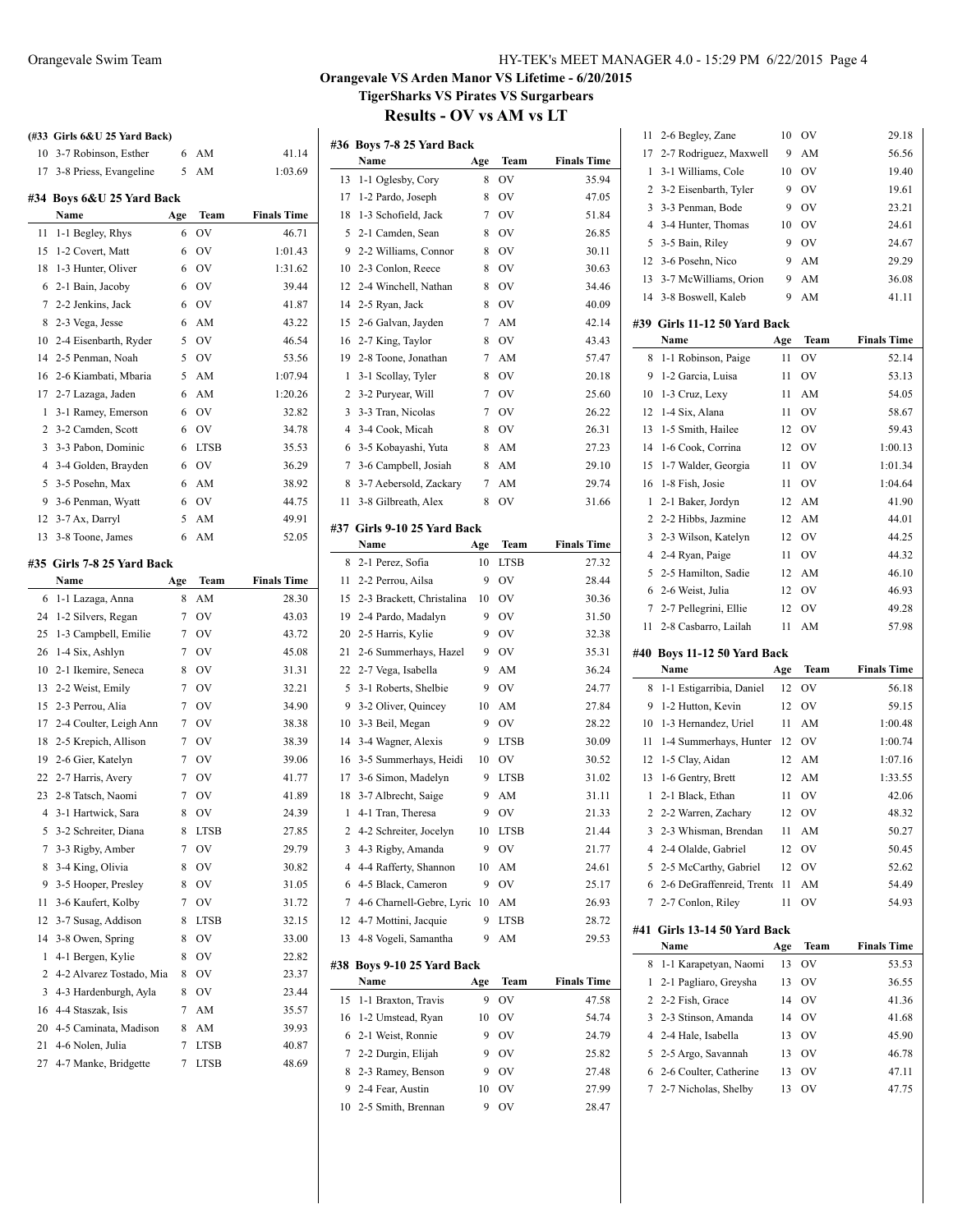| 32.31<br>1-1 Boe, Jacob<br>OV<br>1<br>14<br>2<br>1-2 Walder, Pace<br>OV<br>39.16<br>13<br>1-3 Weist, David<br><b>OV</b><br>3<br>14<br>44.81<br>1-4 Fish, Jackson<br>OV<br>4<br>13<br>48.10<br>1-5 Clay, Dustin<br>AM<br>49.91<br>5<br>13<br>#43 Girls 15-18 50 Yard Back<br>Name<br>Team<br><b>Finals Time</b><br>Age<br>18<br>OV<br>1-1 Warix, Sara<br>33.20<br>1<br>1-2 Weist, Christina<br>OV<br>2<br>18<br>34.24<br>OV<br>3<br>1-3 Boe, Taylor<br>15<br>34.71<br>1- Olalde, Desia<br>OV<br>15<br>DQ<br>#44 Boys 15-18 50 Yard Back<br>Name<br><b>Finals Time</b><br>Age<br>Team<br>1-1 Coulter, Joshua<br>15<br>OV<br>52.11<br>1<br>1- Beilgard, Austin<br>15<br>OV<br>DQ<br>#45 Girls 7-8 25 Yard Breast<br>Name<br>Age<br>Team<br><b>Finals Time</b><br>1-1 Hartwick, Sara<br>OV<br>29.00<br>8<br>1<br>1-2 Katia, Ax<br>2<br>8<br>AM<br>29.75<br>3<br>1-3 Carson, Claire<br>8<br><b>LTSB</b><br>32.68<br>1-4 Susag, Addison<br>4<br>8<br><b>LTSB</b><br>33.20<br>5<br>1-5 Kaufert, Kolby<br><b>OV</b><br>34.29<br>7<br>1- English, Isabel<br><b>OV</b><br>7<br>DQ<br>---<br>1- DeGraffenreid, Emily<br>7<br>AM<br>DQ<br>---<br>1- Alvarez Tostado, Zoe<br>OV<br>8<br>DQ<br>#46 Boys 7-8 25 Yard Breast<br><b>Finals Time</b><br>Name<br>Age<br>Team<br>1-1 Brooks, Parker<br>OV<br>8<br>28.00<br>1<br>31.35<br>2<br>1-2 Tu, Ryan<br>7<br>AM<br>3<br>1-3 Robinson, Asher<br>8<br>AM<br>31.45<br>1-4 Mercer, Brandon<br><b>OV</b><br>4<br>8<br>34.08<br>5<br>1-5 Camden, Sean<br><b>OV</b><br>8<br>36.52<br>1-6 Tran, Nicolas<br>OV<br>37.03<br>6<br>7<br>1- Gilbreath, Alex<br>8<br>OV<br>DQ<br>---<br>Girls 9-10 25 Yard Breast<br>#47<br>Name<br><b>Finals Time</b><br>Age<br>Team<br>1-1 Beil, Megan<br>9<br>OV<br>26.26<br>2<br>1-2 Castillo, Jersey<br>8<br>10<br>LTSB<br>29.34<br>1-3 Black, Cameron<br>OV<br>30.34<br>9<br>9<br>1-4 Clay, Olivia<br>AM<br>35.73<br>10<br>10<br>1-5 Vogeli, Samantha<br>AM<br>11<br>9<br>37.32<br>1- Oliver, Quincey<br>AM<br>10<br>DQ<br>1- Sample, Hannah<br>OV<br>9<br>DQ<br>---<br>2-1 Roberts, Payton<br>9<br>OV<br>1<br>23.79<br>3<br>2-2 Bernino, Lucy<br>9<br>ov<br>26.30<br>2-3 Bennett, Sela<br>4<br>LTSB<br>26.51<br>9<br>5<br>2-4 Kliewer, Shay<br>OV<br>10<br>26.53<br>2-5 Nielsen, Renee<br>6<br>9<br>AM<br>27.76<br>7<br>2-6 Nielsen, Claire<br>9<br>AM<br>29.10 | #42 Boys 13-14 50 Yard Back<br>Name |     | Team | <b>Finals Time</b> |
|----------------------------------------------------------------------------------------------------------------------------------------------------------------------------------------------------------------------------------------------------------------------------------------------------------------------------------------------------------------------------------------------------------------------------------------------------------------------------------------------------------------------------------------------------------------------------------------------------------------------------------------------------------------------------------------------------------------------------------------------------------------------------------------------------------------------------------------------------------------------------------------------------------------------------------------------------------------------------------------------------------------------------------------------------------------------------------------------------------------------------------------------------------------------------------------------------------------------------------------------------------------------------------------------------------------------------------------------------------------------------------------------------------------------------------------------------------------------------------------------------------------------------------------------------------------------------------------------------------------------------------------------------------------------------------------------------------------------------------------------------------------------------------------------------------------------------------------------------------------------------------------------------------------------------------------------------------------------------------------------------------------------------------------------------------------------------------------------------------------------------------------------------------------------------------------------------------------------------------------------------------------------------------------------------------------------------|-------------------------------------|-----|------|--------------------|
|                                                                                                                                                                                                                                                                                                                                                                                                                                                                                                                                                                                                                                                                                                                                                                                                                                                                                                                                                                                                                                                                                                                                                                                                                                                                                                                                                                                                                                                                                                                                                                                                                                                                                                                                                                                                                                                                                                                                                                                                                                                                                                                                                                                                                                                                                                                            |                                     | Age |      |                    |
|                                                                                                                                                                                                                                                                                                                                                                                                                                                                                                                                                                                                                                                                                                                                                                                                                                                                                                                                                                                                                                                                                                                                                                                                                                                                                                                                                                                                                                                                                                                                                                                                                                                                                                                                                                                                                                                                                                                                                                                                                                                                                                                                                                                                                                                                                                                            |                                     |     |      |                    |
|                                                                                                                                                                                                                                                                                                                                                                                                                                                                                                                                                                                                                                                                                                                                                                                                                                                                                                                                                                                                                                                                                                                                                                                                                                                                                                                                                                                                                                                                                                                                                                                                                                                                                                                                                                                                                                                                                                                                                                                                                                                                                                                                                                                                                                                                                                                            |                                     |     |      |                    |
|                                                                                                                                                                                                                                                                                                                                                                                                                                                                                                                                                                                                                                                                                                                                                                                                                                                                                                                                                                                                                                                                                                                                                                                                                                                                                                                                                                                                                                                                                                                                                                                                                                                                                                                                                                                                                                                                                                                                                                                                                                                                                                                                                                                                                                                                                                                            |                                     |     |      |                    |
|                                                                                                                                                                                                                                                                                                                                                                                                                                                                                                                                                                                                                                                                                                                                                                                                                                                                                                                                                                                                                                                                                                                                                                                                                                                                                                                                                                                                                                                                                                                                                                                                                                                                                                                                                                                                                                                                                                                                                                                                                                                                                                                                                                                                                                                                                                                            |                                     |     |      |                    |
|                                                                                                                                                                                                                                                                                                                                                                                                                                                                                                                                                                                                                                                                                                                                                                                                                                                                                                                                                                                                                                                                                                                                                                                                                                                                                                                                                                                                                                                                                                                                                                                                                                                                                                                                                                                                                                                                                                                                                                                                                                                                                                                                                                                                                                                                                                                            |                                     |     |      |                    |
|                                                                                                                                                                                                                                                                                                                                                                                                                                                                                                                                                                                                                                                                                                                                                                                                                                                                                                                                                                                                                                                                                                                                                                                                                                                                                                                                                                                                                                                                                                                                                                                                                                                                                                                                                                                                                                                                                                                                                                                                                                                                                                                                                                                                                                                                                                                            |                                     |     |      |                    |
|                                                                                                                                                                                                                                                                                                                                                                                                                                                                                                                                                                                                                                                                                                                                                                                                                                                                                                                                                                                                                                                                                                                                                                                                                                                                                                                                                                                                                                                                                                                                                                                                                                                                                                                                                                                                                                                                                                                                                                                                                                                                                                                                                                                                                                                                                                                            |                                     |     |      |                    |
|                                                                                                                                                                                                                                                                                                                                                                                                                                                                                                                                                                                                                                                                                                                                                                                                                                                                                                                                                                                                                                                                                                                                                                                                                                                                                                                                                                                                                                                                                                                                                                                                                                                                                                                                                                                                                                                                                                                                                                                                                                                                                                                                                                                                                                                                                                                            |                                     |     |      |                    |
|                                                                                                                                                                                                                                                                                                                                                                                                                                                                                                                                                                                                                                                                                                                                                                                                                                                                                                                                                                                                                                                                                                                                                                                                                                                                                                                                                                                                                                                                                                                                                                                                                                                                                                                                                                                                                                                                                                                                                                                                                                                                                                                                                                                                                                                                                                                            |                                     |     |      |                    |
|                                                                                                                                                                                                                                                                                                                                                                                                                                                                                                                                                                                                                                                                                                                                                                                                                                                                                                                                                                                                                                                                                                                                                                                                                                                                                                                                                                                                                                                                                                                                                                                                                                                                                                                                                                                                                                                                                                                                                                                                                                                                                                                                                                                                                                                                                                                            |                                     |     |      |                    |
|                                                                                                                                                                                                                                                                                                                                                                                                                                                                                                                                                                                                                                                                                                                                                                                                                                                                                                                                                                                                                                                                                                                                                                                                                                                                                                                                                                                                                                                                                                                                                                                                                                                                                                                                                                                                                                                                                                                                                                                                                                                                                                                                                                                                                                                                                                                            |                                     |     |      |                    |
|                                                                                                                                                                                                                                                                                                                                                                                                                                                                                                                                                                                                                                                                                                                                                                                                                                                                                                                                                                                                                                                                                                                                                                                                                                                                                                                                                                                                                                                                                                                                                                                                                                                                                                                                                                                                                                                                                                                                                                                                                                                                                                                                                                                                                                                                                                                            |                                     |     |      |                    |
|                                                                                                                                                                                                                                                                                                                                                                                                                                                                                                                                                                                                                                                                                                                                                                                                                                                                                                                                                                                                                                                                                                                                                                                                                                                                                                                                                                                                                                                                                                                                                                                                                                                                                                                                                                                                                                                                                                                                                                                                                                                                                                                                                                                                                                                                                                                            |                                     |     |      |                    |
|                                                                                                                                                                                                                                                                                                                                                                                                                                                                                                                                                                                                                                                                                                                                                                                                                                                                                                                                                                                                                                                                                                                                                                                                                                                                                                                                                                                                                                                                                                                                                                                                                                                                                                                                                                                                                                                                                                                                                                                                                                                                                                                                                                                                                                                                                                                            |                                     |     |      |                    |
|                                                                                                                                                                                                                                                                                                                                                                                                                                                                                                                                                                                                                                                                                                                                                                                                                                                                                                                                                                                                                                                                                                                                                                                                                                                                                                                                                                                                                                                                                                                                                                                                                                                                                                                                                                                                                                                                                                                                                                                                                                                                                                                                                                                                                                                                                                                            |                                     |     |      |                    |
|                                                                                                                                                                                                                                                                                                                                                                                                                                                                                                                                                                                                                                                                                                                                                                                                                                                                                                                                                                                                                                                                                                                                                                                                                                                                                                                                                                                                                                                                                                                                                                                                                                                                                                                                                                                                                                                                                                                                                                                                                                                                                                                                                                                                                                                                                                                            |                                     |     |      |                    |
|                                                                                                                                                                                                                                                                                                                                                                                                                                                                                                                                                                                                                                                                                                                                                                                                                                                                                                                                                                                                                                                                                                                                                                                                                                                                                                                                                                                                                                                                                                                                                                                                                                                                                                                                                                                                                                                                                                                                                                                                                                                                                                                                                                                                                                                                                                                            |                                     |     |      |                    |
|                                                                                                                                                                                                                                                                                                                                                                                                                                                                                                                                                                                                                                                                                                                                                                                                                                                                                                                                                                                                                                                                                                                                                                                                                                                                                                                                                                                                                                                                                                                                                                                                                                                                                                                                                                                                                                                                                                                                                                                                                                                                                                                                                                                                                                                                                                                            |                                     |     |      |                    |
|                                                                                                                                                                                                                                                                                                                                                                                                                                                                                                                                                                                                                                                                                                                                                                                                                                                                                                                                                                                                                                                                                                                                                                                                                                                                                                                                                                                                                                                                                                                                                                                                                                                                                                                                                                                                                                                                                                                                                                                                                                                                                                                                                                                                                                                                                                                            |                                     |     |      |                    |
|                                                                                                                                                                                                                                                                                                                                                                                                                                                                                                                                                                                                                                                                                                                                                                                                                                                                                                                                                                                                                                                                                                                                                                                                                                                                                                                                                                                                                                                                                                                                                                                                                                                                                                                                                                                                                                                                                                                                                                                                                                                                                                                                                                                                                                                                                                                            |                                     |     |      |                    |
|                                                                                                                                                                                                                                                                                                                                                                                                                                                                                                                                                                                                                                                                                                                                                                                                                                                                                                                                                                                                                                                                                                                                                                                                                                                                                                                                                                                                                                                                                                                                                                                                                                                                                                                                                                                                                                                                                                                                                                                                                                                                                                                                                                                                                                                                                                                            |                                     |     |      |                    |
|                                                                                                                                                                                                                                                                                                                                                                                                                                                                                                                                                                                                                                                                                                                                                                                                                                                                                                                                                                                                                                                                                                                                                                                                                                                                                                                                                                                                                                                                                                                                                                                                                                                                                                                                                                                                                                                                                                                                                                                                                                                                                                                                                                                                                                                                                                                            |                                     |     |      |                    |
|                                                                                                                                                                                                                                                                                                                                                                                                                                                                                                                                                                                                                                                                                                                                                                                                                                                                                                                                                                                                                                                                                                                                                                                                                                                                                                                                                                                                                                                                                                                                                                                                                                                                                                                                                                                                                                                                                                                                                                                                                                                                                                                                                                                                                                                                                                                            |                                     |     |      |                    |
|                                                                                                                                                                                                                                                                                                                                                                                                                                                                                                                                                                                                                                                                                                                                                                                                                                                                                                                                                                                                                                                                                                                                                                                                                                                                                                                                                                                                                                                                                                                                                                                                                                                                                                                                                                                                                                                                                                                                                                                                                                                                                                                                                                                                                                                                                                                            |                                     |     |      |                    |
|                                                                                                                                                                                                                                                                                                                                                                                                                                                                                                                                                                                                                                                                                                                                                                                                                                                                                                                                                                                                                                                                                                                                                                                                                                                                                                                                                                                                                                                                                                                                                                                                                                                                                                                                                                                                                                                                                                                                                                                                                                                                                                                                                                                                                                                                                                                            |                                     |     |      |                    |
|                                                                                                                                                                                                                                                                                                                                                                                                                                                                                                                                                                                                                                                                                                                                                                                                                                                                                                                                                                                                                                                                                                                                                                                                                                                                                                                                                                                                                                                                                                                                                                                                                                                                                                                                                                                                                                                                                                                                                                                                                                                                                                                                                                                                                                                                                                                            |                                     |     |      |                    |
|                                                                                                                                                                                                                                                                                                                                                                                                                                                                                                                                                                                                                                                                                                                                                                                                                                                                                                                                                                                                                                                                                                                                                                                                                                                                                                                                                                                                                                                                                                                                                                                                                                                                                                                                                                                                                                                                                                                                                                                                                                                                                                                                                                                                                                                                                                                            |                                     |     |      |                    |
|                                                                                                                                                                                                                                                                                                                                                                                                                                                                                                                                                                                                                                                                                                                                                                                                                                                                                                                                                                                                                                                                                                                                                                                                                                                                                                                                                                                                                                                                                                                                                                                                                                                                                                                                                                                                                                                                                                                                                                                                                                                                                                                                                                                                                                                                                                                            |                                     |     |      |                    |
|                                                                                                                                                                                                                                                                                                                                                                                                                                                                                                                                                                                                                                                                                                                                                                                                                                                                                                                                                                                                                                                                                                                                                                                                                                                                                                                                                                                                                                                                                                                                                                                                                                                                                                                                                                                                                                                                                                                                                                                                                                                                                                                                                                                                                                                                                                                            |                                     |     |      |                    |
|                                                                                                                                                                                                                                                                                                                                                                                                                                                                                                                                                                                                                                                                                                                                                                                                                                                                                                                                                                                                                                                                                                                                                                                                                                                                                                                                                                                                                                                                                                                                                                                                                                                                                                                                                                                                                                                                                                                                                                                                                                                                                                                                                                                                                                                                                                                            |                                     |     |      |                    |
|                                                                                                                                                                                                                                                                                                                                                                                                                                                                                                                                                                                                                                                                                                                                                                                                                                                                                                                                                                                                                                                                                                                                                                                                                                                                                                                                                                                                                                                                                                                                                                                                                                                                                                                                                                                                                                                                                                                                                                                                                                                                                                                                                                                                                                                                                                                            |                                     |     |      |                    |
|                                                                                                                                                                                                                                                                                                                                                                                                                                                                                                                                                                                                                                                                                                                                                                                                                                                                                                                                                                                                                                                                                                                                                                                                                                                                                                                                                                                                                                                                                                                                                                                                                                                                                                                                                                                                                                                                                                                                                                                                                                                                                                                                                                                                                                                                                                                            |                                     |     |      |                    |
|                                                                                                                                                                                                                                                                                                                                                                                                                                                                                                                                                                                                                                                                                                                                                                                                                                                                                                                                                                                                                                                                                                                                                                                                                                                                                                                                                                                                                                                                                                                                                                                                                                                                                                                                                                                                                                                                                                                                                                                                                                                                                                                                                                                                                                                                                                                            |                                     |     |      |                    |
|                                                                                                                                                                                                                                                                                                                                                                                                                                                                                                                                                                                                                                                                                                                                                                                                                                                                                                                                                                                                                                                                                                                                                                                                                                                                                                                                                                                                                                                                                                                                                                                                                                                                                                                                                                                                                                                                                                                                                                                                                                                                                                                                                                                                                                                                                                                            |                                     |     |      |                    |
|                                                                                                                                                                                                                                                                                                                                                                                                                                                                                                                                                                                                                                                                                                                                                                                                                                                                                                                                                                                                                                                                                                                                                                                                                                                                                                                                                                                                                                                                                                                                                                                                                                                                                                                                                                                                                                                                                                                                                                                                                                                                                                                                                                                                                                                                                                                            |                                     |     |      |                    |
|                                                                                                                                                                                                                                                                                                                                                                                                                                                                                                                                                                                                                                                                                                                                                                                                                                                                                                                                                                                                                                                                                                                                                                                                                                                                                                                                                                                                                                                                                                                                                                                                                                                                                                                                                                                                                                                                                                                                                                                                                                                                                                                                                                                                                                                                                                                            |                                     |     |      |                    |
|                                                                                                                                                                                                                                                                                                                                                                                                                                                                                                                                                                                                                                                                                                                                                                                                                                                                                                                                                                                                                                                                                                                                                                                                                                                                                                                                                                                                                                                                                                                                                                                                                                                                                                                                                                                                                                                                                                                                                                                                                                                                                                                                                                                                                                                                                                                            |                                     |     |      |                    |
|                                                                                                                                                                                                                                                                                                                                                                                                                                                                                                                                                                                                                                                                                                                                                                                                                                                                                                                                                                                                                                                                                                                                                                                                                                                                                                                                                                                                                                                                                                                                                                                                                                                                                                                                                                                                                                                                                                                                                                                                                                                                                                                                                                                                                                                                                                                            |                                     |     |      |                    |
|                                                                                                                                                                                                                                                                                                                                                                                                                                                                                                                                                                                                                                                                                                                                                                                                                                                                                                                                                                                                                                                                                                                                                                                                                                                                                                                                                                                                                                                                                                                                                                                                                                                                                                                                                                                                                                                                                                                                                                                                                                                                                                                                                                                                                                                                                                                            |                                     |     |      |                    |
|                                                                                                                                                                                                                                                                                                                                                                                                                                                                                                                                                                                                                                                                                                                                                                                                                                                                                                                                                                                                                                                                                                                                                                                                                                                                                                                                                                                                                                                                                                                                                                                                                                                                                                                                                                                                                                                                                                                                                                                                                                                                                                                                                                                                                                                                                                                            |                                     |     |      |                    |
|                                                                                                                                                                                                                                                                                                                                                                                                                                                                                                                                                                                                                                                                                                                                                                                                                                                                                                                                                                                                                                                                                                                                                                                                                                                                                                                                                                                                                                                                                                                                                                                                                                                                                                                                                                                                                                                                                                                                                                                                                                                                                                                                                                                                                                                                                                                            |                                     |     |      |                    |
|                                                                                                                                                                                                                                                                                                                                                                                                                                                                                                                                                                                                                                                                                                                                                                                                                                                                                                                                                                                                                                                                                                                                                                                                                                                                                                                                                                                                                                                                                                                                                                                                                                                                                                                                                                                                                                                                                                                                                                                                                                                                                                                                                                                                                                                                                                                            |                                     |     |      |                    |
|                                                                                                                                                                                                                                                                                                                                                                                                                                                                                                                                                                                                                                                                                                                                                                                                                                                                                                                                                                                                                                                                                                                                                                                                                                                                                                                                                                                                                                                                                                                                                                                                                                                                                                                                                                                                                                                                                                                                                                                                                                                                                                                                                                                                                                                                                                                            |                                     |     |      |                    |
|                                                                                                                                                                                                                                                                                                                                                                                                                                                                                                                                                                                                                                                                                                                                                                                                                                                                                                                                                                                                                                                                                                                                                                                                                                                                                                                                                                                                                                                                                                                                                                                                                                                                                                                                                                                                                                                                                                                                                                                                                                                                                                                                                                                                                                                                                                                            |                                     |     |      |                    |
|                                                                                                                                                                                                                                                                                                                                                                                                                                                                                                                                                                                                                                                                                                                                                                                                                                                                                                                                                                                                                                                                                                                                                                                                                                                                                                                                                                                                                                                                                                                                                                                                                                                                                                                                                                                                                                                                                                                                                                                                                                                                                                                                                                                                                                                                                                                            |                                     |     |      |                    |
|                                                                                                                                                                                                                                                                                                                                                                                                                                                                                                                                                                                                                                                                                                                                                                                                                                                                                                                                                                                                                                                                                                                                                                                                                                                                                                                                                                                                                                                                                                                                                                                                                                                                                                                                                                                                                                                                                                                                                                                                                                                                                                                                                                                                                                                                                                                            |                                     |     |      |                    |
|                                                                                                                                                                                                                                                                                                                                                                                                                                                                                                                                                                                                                                                                                                                                                                                                                                                                                                                                                                                                                                                                                                                                                                                                                                                                                                                                                                                                                                                                                                                                                                                                                                                                                                                                                                                                                                                                                                                                                                                                                                                                                                                                                                                                                                                                                                                            |                                     |     |      |                    |

--- 2- Mottini, Jacquie 9 LTSB DQ

| HY-TEK's MEET MANAGER 4.0 - 15:29 PM 6/22/2015 Page 5 |  |
|-------------------------------------------------------|--|
|-------------------------------------------------------|--|

### **Orangevale VS Arden Manor VS Lifetime - 6/20/2015 TigerSharks VS Pirates VS Surgarbears**

| #48 Boys 9-10 25 Yard Breast<br>Name<br>Team<br><b>Finals Time</b><br>Age<br>OV<br>2-1 Eisenbarth, Tyler<br>27.37<br>1<br>9<br>9<br>OV<br>2<br>2-2 Ramey, Benson<br>27.54<br>3<br>2-3 Priess, Austin<br>9<br>AM<br>27.95<br>OV<br>4<br>2-4 Brown, Steven<br>9<br>28.15<br>5<br>2-5 Fomichev, Daniel<br>AM<br>9<br>29.85<br>AM<br>35.20<br>6<br>2-6 Mastronarde, Zephen<br>9<br>7<br>2-7 Boswell, Kaleb<br>AM<br>45.46<br>9<br>2- Kennedy, Gregory<br>10<br><b>LTSB</b><br>DQ<br>---<br>#49 Girls 11-12 50 Yard Breast<br>Name<br>Team<br><b>Finals Time</b><br>Age<br>OV<br>51.22<br>8<br>1-1 Wilson, Katelyn<br>12<br>10<br>1-2 Si, Anna<br>12<br>AM<br>57.70<br>1-3 Bernino, Hannah<br>OV<br>11<br>11<br>58.97<br>12<br>1-4 Mastronarde, Cassie<br>AM<br>1:00.42<br>11<br>13<br>1-5 Pellegrini, Ellie<br>OV<br>12<br>1:04.17<br>1-6 Vogeli, Abby<br>AM<br>14<br>11<br>1:17.00<br>1- Whisman, Meredith<br>AM<br>12<br>DO<br>---<br>2-1 Nielsen, Natalie<br>AM<br>1<br>11<br>46.02<br>2<br>OV<br>46.55<br>2-2 Karapetyan, Rosa<br>11<br>3<br>2-3 Alvarez Tostado, Fior 11<br>OV<br>46.57<br>$\overline{4}$<br>OV<br>2-4 Brown, Sara<br>11<br>47.42<br>5<br>2-5 Mureness, Kaylah<br>12<br>AM<br>47.51<br>2-6 Maina, Purity<br>6<br>12<br>AM<br>48.90<br>2-7 Weist, Julia<br>OV<br>7<br>12<br>50.52<br>2-8 Roberts, Savannah<br>OV<br>52.48<br>9<br>11<br>Boys 11-12 50 Yard Breast<br>#50<br><b>Finals Time</b><br>Name<br>Age<br><b>Team</b><br>AM<br>1-1 Cullifer, Nevyn<br>11<br>47.98<br>1<br>OV<br>2<br>1-2 Scollay, Cody<br>11<br>48.68<br>3<br>1-3 Cahill, Patrick<br>OV<br>11<br>50.27<br>$\overline{4}$<br>1-4 Penman, Logan<br>OV<br>52.79<br>11<br>5<br>1-5 Olalde, Gabriel<br>OV<br>12<br>57.50<br>1-6 Gentry, Brett<br>AM<br>6<br>12<br>1:19.39<br>#51 Girls 13-14 50 Yard Breast<br><b>Finals Time</b><br>Name<br>Team<br>Age<br>1<br>1-1 Pagliaro, Greysha<br>13<br>OV<br>36.08<br>1-2 Brown, Laura<br>2<br>13<br>OV<br>39.84<br>3<br>1-3 Hardenburgh, Alaina<br>OV<br>13<br>40.29<br>4<br>1-4 Putman, Grace<br>13<br><b>LTSB</b><br>41.93<br>5<br>1-5 Ortiz, Lizzy<br>13<br>AM<br>43.64<br>1-6 Williams-Herron, Sky<br>OV<br>6<br>13<br>44.99<br>1-7 Kiambati, Njeri<br>7<br>13<br>AM<br>45.40<br>1-8 Farrington, Chloe<br>13<br>AM<br>46.11<br>8<br>Boys 13-14 50 Yard Breast<br>#52<br>Name<br><b>Finals Time</b><br>Age<br>Team<br>13<br>OV<br>39.53<br>1<br>1-1 Kliewer, Evan<br>2<br>1-2 Weist, David<br>14<br>OV<br>45.29 | 2- Albrecht, Saige | 9 | AM | DQ |
|------------------------------------------------------------------------------------------------------------------------------------------------------------------------------------------------------------------------------------------------------------------------------------------------------------------------------------------------------------------------------------------------------------------------------------------------------------------------------------------------------------------------------------------------------------------------------------------------------------------------------------------------------------------------------------------------------------------------------------------------------------------------------------------------------------------------------------------------------------------------------------------------------------------------------------------------------------------------------------------------------------------------------------------------------------------------------------------------------------------------------------------------------------------------------------------------------------------------------------------------------------------------------------------------------------------------------------------------------------------------------------------------------------------------------------------------------------------------------------------------------------------------------------------------------------------------------------------------------------------------------------------------------------------------------------------------------------------------------------------------------------------------------------------------------------------------------------------------------------------------------------------------------------------------------------------------------------------------------------------------------------------------------------------------------------------------------------------------------------------------------------------------------------------------------------------------------------------------------------------------------------------------------------------------------------------------------------------------------------------------------------------------------------------------------------------------|--------------------|---|----|----|
|                                                                                                                                                                                                                                                                                                                                                                                                                                                                                                                                                                                                                                                                                                                                                                                                                                                                                                                                                                                                                                                                                                                                                                                                                                                                                                                                                                                                                                                                                                                                                                                                                                                                                                                                                                                                                                                                                                                                                                                                                                                                                                                                                                                                                                                                                                                                                                                                                                                |                    |   |    |    |
|                                                                                                                                                                                                                                                                                                                                                                                                                                                                                                                                                                                                                                                                                                                                                                                                                                                                                                                                                                                                                                                                                                                                                                                                                                                                                                                                                                                                                                                                                                                                                                                                                                                                                                                                                                                                                                                                                                                                                                                                                                                                                                                                                                                                                                                                                                                                                                                                                                                |                    |   |    |    |
|                                                                                                                                                                                                                                                                                                                                                                                                                                                                                                                                                                                                                                                                                                                                                                                                                                                                                                                                                                                                                                                                                                                                                                                                                                                                                                                                                                                                                                                                                                                                                                                                                                                                                                                                                                                                                                                                                                                                                                                                                                                                                                                                                                                                                                                                                                                                                                                                                                                |                    |   |    |    |
|                                                                                                                                                                                                                                                                                                                                                                                                                                                                                                                                                                                                                                                                                                                                                                                                                                                                                                                                                                                                                                                                                                                                                                                                                                                                                                                                                                                                                                                                                                                                                                                                                                                                                                                                                                                                                                                                                                                                                                                                                                                                                                                                                                                                                                                                                                                                                                                                                                                |                    |   |    |    |
|                                                                                                                                                                                                                                                                                                                                                                                                                                                                                                                                                                                                                                                                                                                                                                                                                                                                                                                                                                                                                                                                                                                                                                                                                                                                                                                                                                                                                                                                                                                                                                                                                                                                                                                                                                                                                                                                                                                                                                                                                                                                                                                                                                                                                                                                                                                                                                                                                                                |                    |   |    |    |
|                                                                                                                                                                                                                                                                                                                                                                                                                                                                                                                                                                                                                                                                                                                                                                                                                                                                                                                                                                                                                                                                                                                                                                                                                                                                                                                                                                                                                                                                                                                                                                                                                                                                                                                                                                                                                                                                                                                                                                                                                                                                                                                                                                                                                                                                                                                                                                                                                                                |                    |   |    |    |
|                                                                                                                                                                                                                                                                                                                                                                                                                                                                                                                                                                                                                                                                                                                                                                                                                                                                                                                                                                                                                                                                                                                                                                                                                                                                                                                                                                                                                                                                                                                                                                                                                                                                                                                                                                                                                                                                                                                                                                                                                                                                                                                                                                                                                                                                                                                                                                                                                                                |                    |   |    |    |
|                                                                                                                                                                                                                                                                                                                                                                                                                                                                                                                                                                                                                                                                                                                                                                                                                                                                                                                                                                                                                                                                                                                                                                                                                                                                                                                                                                                                                                                                                                                                                                                                                                                                                                                                                                                                                                                                                                                                                                                                                                                                                                                                                                                                                                                                                                                                                                                                                                                |                    |   |    |    |
|                                                                                                                                                                                                                                                                                                                                                                                                                                                                                                                                                                                                                                                                                                                                                                                                                                                                                                                                                                                                                                                                                                                                                                                                                                                                                                                                                                                                                                                                                                                                                                                                                                                                                                                                                                                                                                                                                                                                                                                                                                                                                                                                                                                                                                                                                                                                                                                                                                                |                    |   |    |    |
|                                                                                                                                                                                                                                                                                                                                                                                                                                                                                                                                                                                                                                                                                                                                                                                                                                                                                                                                                                                                                                                                                                                                                                                                                                                                                                                                                                                                                                                                                                                                                                                                                                                                                                                                                                                                                                                                                                                                                                                                                                                                                                                                                                                                                                                                                                                                                                                                                                                |                    |   |    |    |
|                                                                                                                                                                                                                                                                                                                                                                                                                                                                                                                                                                                                                                                                                                                                                                                                                                                                                                                                                                                                                                                                                                                                                                                                                                                                                                                                                                                                                                                                                                                                                                                                                                                                                                                                                                                                                                                                                                                                                                                                                                                                                                                                                                                                                                                                                                                                                                                                                                                |                    |   |    |    |
|                                                                                                                                                                                                                                                                                                                                                                                                                                                                                                                                                                                                                                                                                                                                                                                                                                                                                                                                                                                                                                                                                                                                                                                                                                                                                                                                                                                                                                                                                                                                                                                                                                                                                                                                                                                                                                                                                                                                                                                                                                                                                                                                                                                                                                                                                                                                                                                                                                                |                    |   |    |    |
|                                                                                                                                                                                                                                                                                                                                                                                                                                                                                                                                                                                                                                                                                                                                                                                                                                                                                                                                                                                                                                                                                                                                                                                                                                                                                                                                                                                                                                                                                                                                                                                                                                                                                                                                                                                                                                                                                                                                                                                                                                                                                                                                                                                                                                                                                                                                                                                                                                                |                    |   |    |    |
|                                                                                                                                                                                                                                                                                                                                                                                                                                                                                                                                                                                                                                                                                                                                                                                                                                                                                                                                                                                                                                                                                                                                                                                                                                                                                                                                                                                                                                                                                                                                                                                                                                                                                                                                                                                                                                                                                                                                                                                                                                                                                                                                                                                                                                                                                                                                                                                                                                                |                    |   |    |    |
|                                                                                                                                                                                                                                                                                                                                                                                                                                                                                                                                                                                                                                                                                                                                                                                                                                                                                                                                                                                                                                                                                                                                                                                                                                                                                                                                                                                                                                                                                                                                                                                                                                                                                                                                                                                                                                                                                                                                                                                                                                                                                                                                                                                                                                                                                                                                                                                                                                                |                    |   |    |    |
|                                                                                                                                                                                                                                                                                                                                                                                                                                                                                                                                                                                                                                                                                                                                                                                                                                                                                                                                                                                                                                                                                                                                                                                                                                                                                                                                                                                                                                                                                                                                                                                                                                                                                                                                                                                                                                                                                                                                                                                                                                                                                                                                                                                                                                                                                                                                                                                                                                                |                    |   |    |    |
|                                                                                                                                                                                                                                                                                                                                                                                                                                                                                                                                                                                                                                                                                                                                                                                                                                                                                                                                                                                                                                                                                                                                                                                                                                                                                                                                                                                                                                                                                                                                                                                                                                                                                                                                                                                                                                                                                                                                                                                                                                                                                                                                                                                                                                                                                                                                                                                                                                                |                    |   |    |    |
|                                                                                                                                                                                                                                                                                                                                                                                                                                                                                                                                                                                                                                                                                                                                                                                                                                                                                                                                                                                                                                                                                                                                                                                                                                                                                                                                                                                                                                                                                                                                                                                                                                                                                                                                                                                                                                                                                                                                                                                                                                                                                                                                                                                                                                                                                                                                                                                                                                                |                    |   |    |    |
|                                                                                                                                                                                                                                                                                                                                                                                                                                                                                                                                                                                                                                                                                                                                                                                                                                                                                                                                                                                                                                                                                                                                                                                                                                                                                                                                                                                                                                                                                                                                                                                                                                                                                                                                                                                                                                                                                                                                                                                                                                                                                                                                                                                                                                                                                                                                                                                                                                                |                    |   |    |    |
|                                                                                                                                                                                                                                                                                                                                                                                                                                                                                                                                                                                                                                                                                                                                                                                                                                                                                                                                                                                                                                                                                                                                                                                                                                                                                                                                                                                                                                                                                                                                                                                                                                                                                                                                                                                                                                                                                                                                                                                                                                                                                                                                                                                                                                                                                                                                                                                                                                                |                    |   |    |    |
|                                                                                                                                                                                                                                                                                                                                                                                                                                                                                                                                                                                                                                                                                                                                                                                                                                                                                                                                                                                                                                                                                                                                                                                                                                                                                                                                                                                                                                                                                                                                                                                                                                                                                                                                                                                                                                                                                                                                                                                                                                                                                                                                                                                                                                                                                                                                                                                                                                                |                    |   |    |    |
|                                                                                                                                                                                                                                                                                                                                                                                                                                                                                                                                                                                                                                                                                                                                                                                                                                                                                                                                                                                                                                                                                                                                                                                                                                                                                                                                                                                                                                                                                                                                                                                                                                                                                                                                                                                                                                                                                                                                                                                                                                                                                                                                                                                                                                                                                                                                                                                                                                                |                    |   |    |    |
|                                                                                                                                                                                                                                                                                                                                                                                                                                                                                                                                                                                                                                                                                                                                                                                                                                                                                                                                                                                                                                                                                                                                                                                                                                                                                                                                                                                                                                                                                                                                                                                                                                                                                                                                                                                                                                                                                                                                                                                                                                                                                                                                                                                                                                                                                                                                                                                                                                                |                    |   |    |    |
|                                                                                                                                                                                                                                                                                                                                                                                                                                                                                                                                                                                                                                                                                                                                                                                                                                                                                                                                                                                                                                                                                                                                                                                                                                                                                                                                                                                                                                                                                                                                                                                                                                                                                                                                                                                                                                                                                                                                                                                                                                                                                                                                                                                                                                                                                                                                                                                                                                                |                    |   |    |    |
|                                                                                                                                                                                                                                                                                                                                                                                                                                                                                                                                                                                                                                                                                                                                                                                                                                                                                                                                                                                                                                                                                                                                                                                                                                                                                                                                                                                                                                                                                                                                                                                                                                                                                                                                                                                                                                                                                                                                                                                                                                                                                                                                                                                                                                                                                                                                                                                                                                                |                    |   |    |    |
|                                                                                                                                                                                                                                                                                                                                                                                                                                                                                                                                                                                                                                                                                                                                                                                                                                                                                                                                                                                                                                                                                                                                                                                                                                                                                                                                                                                                                                                                                                                                                                                                                                                                                                                                                                                                                                                                                                                                                                                                                                                                                                                                                                                                                                                                                                                                                                                                                                                |                    |   |    |    |
|                                                                                                                                                                                                                                                                                                                                                                                                                                                                                                                                                                                                                                                                                                                                                                                                                                                                                                                                                                                                                                                                                                                                                                                                                                                                                                                                                                                                                                                                                                                                                                                                                                                                                                                                                                                                                                                                                                                                                                                                                                                                                                                                                                                                                                                                                                                                                                                                                                                |                    |   |    |    |
|                                                                                                                                                                                                                                                                                                                                                                                                                                                                                                                                                                                                                                                                                                                                                                                                                                                                                                                                                                                                                                                                                                                                                                                                                                                                                                                                                                                                                                                                                                                                                                                                                                                                                                                                                                                                                                                                                                                                                                                                                                                                                                                                                                                                                                                                                                                                                                                                                                                |                    |   |    |    |
|                                                                                                                                                                                                                                                                                                                                                                                                                                                                                                                                                                                                                                                                                                                                                                                                                                                                                                                                                                                                                                                                                                                                                                                                                                                                                                                                                                                                                                                                                                                                                                                                                                                                                                                                                                                                                                                                                                                                                                                                                                                                                                                                                                                                                                                                                                                                                                                                                                                |                    |   |    |    |
|                                                                                                                                                                                                                                                                                                                                                                                                                                                                                                                                                                                                                                                                                                                                                                                                                                                                                                                                                                                                                                                                                                                                                                                                                                                                                                                                                                                                                                                                                                                                                                                                                                                                                                                                                                                                                                                                                                                                                                                                                                                                                                                                                                                                                                                                                                                                                                                                                                                |                    |   |    |    |
|                                                                                                                                                                                                                                                                                                                                                                                                                                                                                                                                                                                                                                                                                                                                                                                                                                                                                                                                                                                                                                                                                                                                                                                                                                                                                                                                                                                                                                                                                                                                                                                                                                                                                                                                                                                                                                                                                                                                                                                                                                                                                                                                                                                                                                                                                                                                                                                                                                                |                    |   |    |    |
|                                                                                                                                                                                                                                                                                                                                                                                                                                                                                                                                                                                                                                                                                                                                                                                                                                                                                                                                                                                                                                                                                                                                                                                                                                                                                                                                                                                                                                                                                                                                                                                                                                                                                                                                                                                                                                                                                                                                                                                                                                                                                                                                                                                                                                                                                                                                                                                                                                                |                    |   |    |    |
|                                                                                                                                                                                                                                                                                                                                                                                                                                                                                                                                                                                                                                                                                                                                                                                                                                                                                                                                                                                                                                                                                                                                                                                                                                                                                                                                                                                                                                                                                                                                                                                                                                                                                                                                                                                                                                                                                                                                                                                                                                                                                                                                                                                                                                                                                                                                                                                                                                                |                    |   |    |    |
|                                                                                                                                                                                                                                                                                                                                                                                                                                                                                                                                                                                                                                                                                                                                                                                                                                                                                                                                                                                                                                                                                                                                                                                                                                                                                                                                                                                                                                                                                                                                                                                                                                                                                                                                                                                                                                                                                                                                                                                                                                                                                                                                                                                                                                                                                                                                                                                                                                                |                    |   |    |    |
|                                                                                                                                                                                                                                                                                                                                                                                                                                                                                                                                                                                                                                                                                                                                                                                                                                                                                                                                                                                                                                                                                                                                                                                                                                                                                                                                                                                                                                                                                                                                                                                                                                                                                                                                                                                                                                                                                                                                                                                                                                                                                                                                                                                                                                                                                                                                                                                                                                                |                    |   |    |    |
|                                                                                                                                                                                                                                                                                                                                                                                                                                                                                                                                                                                                                                                                                                                                                                                                                                                                                                                                                                                                                                                                                                                                                                                                                                                                                                                                                                                                                                                                                                                                                                                                                                                                                                                                                                                                                                                                                                                                                                                                                                                                                                                                                                                                                                                                                                                                                                                                                                                |                    |   |    |    |
|                                                                                                                                                                                                                                                                                                                                                                                                                                                                                                                                                                                                                                                                                                                                                                                                                                                                                                                                                                                                                                                                                                                                                                                                                                                                                                                                                                                                                                                                                                                                                                                                                                                                                                                                                                                                                                                                                                                                                                                                                                                                                                                                                                                                                                                                                                                                                                                                                                                |                    |   |    |    |
|                                                                                                                                                                                                                                                                                                                                                                                                                                                                                                                                                                                                                                                                                                                                                                                                                                                                                                                                                                                                                                                                                                                                                                                                                                                                                                                                                                                                                                                                                                                                                                                                                                                                                                                                                                                                                                                                                                                                                                                                                                                                                                                                                                                                                                                                                                                                                                                                                                                |                    |   |    |    |
|                                                                                                                                                                                                                                                                                                                                                                                                                                                                                                                                                                                                                                                                                                                                                                                                                                                                                                                                                                                                                                                                                                                                                                                                                                                                                                                                                                                                                                                                                                                                                                                                                                                                                                                                                                                                                                                                                                                                                                                                                                                                                                                                                                                                                                                                                                                                                                                                                                                |                    |   |    |    |
|                                                                                                                                                                                                                                                                                                                                                                                                                                                                                                                                                                                                                                                                                                                                                                                                                                                                                                                                                                                                                                                                                                                                                                                                                                                                                                                                                                                                                                                                                                                                                                                                                                                                                                                                                                                                                                                                                                                                                                                                                                                                                                                                                                                                                                                                                                                                                                                                                                                |                    |   |    |    |
|                                                                                                                                                                                                                                                                                                                                                                                                                                                                                                                                                                                                                                                                                                                                                                                                                                                                                                                                                                                                                                                                                                                                                                                                                                                                                                                                                                                                                                                                                                                                                                                                                                                                                                                                                                                                                                                                                                                                                                                                                                                                                                                                                                                                                                                                                                                                                                                                                                                |                    |   |    |    |
|                                                                                                                                                                                                                                                                                                                                                                                                                                                                                                                                                                                                                                                                                                                                                                                                                                                                                                                                                                                                                                                                                                                                                                                                                                                                                                                                                                                                                                                                                                                                                                                                                                                                                                                                                                                                                                                                                                                                                                                                                                                                                                                                                                                                                                                                                                                                                                                                                                                |                    |   |    |    |
|                                                                                                                                                                                                                                                                                                                                                                                                                                                                                                                                                                                                                                                                                                                                                                                                                                                                                                                                                                                                                                                                                                                                                                                                                                                                                                                                                                                                                                                                                                                                                                                                                                                                                                                                                                                                                                                                                                                                                                                                                                                                                                                                                                                                                                                                                                                                                                                                                                                |                    |   |    |    |
|                                                                                                                                                                                                                                                                                                                                                                                                                                                                                                                                                                                                                                                                                                                                                                                                                                                                                                                                                                                                                                                                                                                                                                                                                                                                                                                                                                                                                                                                                                                                                                                                                                                                                                                                                                                                                                                                                                                                                                                                                                                                                                                                                                                                                                                                                                                                                                                                                                                |                    |   |    |    |
|                                                                                                                                                                                                                                                                                                                                                                                                                                                                                                                                                                                                                                                                                                                                                                                                                                                                                                                                                                                                                                                                                                                                                                                                                                                                                                                                                                                                                                                                                                                                                                                                                                                                                                                                                                                                                                                                                                                                                                                                                                                                                                                                                                                                                                                                                                                                                                                                                                                |                    |   |    |    |
|                                                                                                                                                                                                                                                                                                                                                                                                                                                                                                                                                                                                                                                                                                                                                                                                                                                                                                                                                                                                                                                                                                                                                                                                                                                                                                                                                                                                                                                                                                                                                                                                                                                                                                                                                                                                                                                                                                                                                                                                                                                                                                                                                                                                                                                                                                                                                                                                                                                |                    |   |    |    |
|                                                                                                                                                                                                                                                                                                                                                                                                                                                                                                                                                                                                                                                                                                                                                                                                                                                                                                                                                                                                                                                                                                                                                                                                                                                                                                                                                                                                                                                                                                                                                                                                                                                                                                                                                                                                                                                                                                                                                                                                                                                                                                                                                                                                                                                                                                                                                                                                                                                |                    |   |    |    |
|                                                                                                                                                                                                                                                                                                                                                                                                                                                                                                                                                                                                                                                                                                                                                                                                                                                                                                                                                                                                                                                                                                                                                                                                                                                                                                                                                                                                                                                                                                                                                                                                                                                                                                                                                                                                                                                                                                                                                                                                                                                                                                                                                                                                                                                                                                                                                                                                                                                |                    |   |    |    |
|                                                                                                                                                                                                                                                                                                                                                                                                                                                                                                                                                                                                                                                                                                                                                                                                                                                                                                                                                                                                                                                                                                                                                                                                                                                                                                                                                                                                                                                                                                                                                                                                                                                                                                                                                                                                                                                                                                                                                                                                                                                                                                                                                                                                                                                                                                                                                                                                                                                |                    |   |    |    |
|                                                                                                                                                                                                                                                                                                                                                                                                                                                                                                                                                                                                                                                                                                                                                                                                                                                                                                                                                                                                                                                                                                                                                                                                                                                                                                                                                                                                                                                                                                                                                                                                                                                                                                                                                                                                                                                                                                                                                                                                                                                                                                                                                                                                                                                                                                                                                                                                                                                |                    |   |    |    |
|                                                                                                                                                                                                                                                                                                                                                                                                                                                                                                                                                                                                                                                                                                                                                                                                                                                                                                                                                                                                                                                                                                                                                                                                                                                                                                                                                                                                                                                                                                                                                                                                                                                                                                                                                                                                                                                                                                                                                                                                                                                                                                                                                                                                                                                                                                                                                                                                                                                |                    |   |    |    |

|    | #53 Girls 15-18 50 Yard Breast        |           |             |                    |
|----|---------------------------------------|-----------|-------------|--------------------|
|    | Name                                  | Age       | Team        | <b>Finals Time</b> |
| 1  | 1-1 Gwin, Kourtney                    | 16        | OV          | 36.44              |
| 2  | 1-2 Boe, Taylor                       | 15        | OV          | 43.13              |
| 3  | 1-3 Olalde, Desia                     | 15        | OV          | 1:08.96            |
|    |                                       |           |             |                    |
|    | #54 Boys 15-18 50 Yard Breast<br>Name |           | Team        | <b>Finals Time</b> |
| 1  |                                       | Age<br>16 | OV          |                    |
|    | 1-1 Debortoli, Bryan                  |           |             | 30.28              |
|    | #55 Girls 7-8 50 Yard Free            |           |             |                    |
|    | Name                                  | Age       | Team        | <b>Finals Time</b> |
| 4  | 1-1 Ikemire, Seneca                   | 8         | OV          | 52.11              |
| 7  | 1-2 Krepich, Allison                  | 7         | OV          | 1:08.26            |
| 8  | 1-3 Owen, Spring                      | 8         | OV          | 1:10.72            |
| 10 | 1-4 Harris, Avery                     | 7         | OV          | 1:13.38            |
| 16 | 1-5 Perrou, Alia                      | 7         | OV          | 1:24.93            |
| 17 | 1-6 Gier, Katelyn                     | 7         | OV          | 1:28.56            |
| 18 | 1-7 Tatsch, Naomi                     | 7         | OV          | 1:31.51            |
| 20 | 1-8 Campbell, Emilie                  | 7         | OV          | 1:42.01            |
| 6  | 2-1 Rigby, Amber                      | 7         | OV          | 1:02.05            |
| 9  | 2-2 Schreiter, Diana                  | 8         | <b>LTSB</b> | 1:11.04            |
| 11 | 2-3 Coulter, Leigh Ann                | 7         | OV          | 1:14.25            |
| 13 | 2-4 Silvers, Regan                    | 7         | OV          | 1:17.62            |
| 14 | 2-5 Hooper, Presley                   | 8         | OV          | 1:17.74            |
| 19 | 2-6 Manke, Bridgette                  | 7         | <b>LTSB</b> | 1:34.03            |
| 21 | 2-7 Six, Ashlyn                       | 7         | OV          | 1:55.28            |
| 1  | 3-1 Hardenburgh, Ayla                 | 8         | OV          | 40.01              |
| 2  | 3-2 Bergen, Kylie                     | 8         | OV          | 41.33              |
| 3  | 3-3 Katia, Ax                         | 8         | AM          | 49.36              |
| 5  | 3-4 King, Olivia                      | 8         | OV          | 58.35              |
| 12 | 3-5 Nolen, Julia                      | 7         | LTSB        | 1:15.31            |
| 15 | 3-6 Hall, Amara                       | 8         | <b>LTSB</b> | 1:21.36            |
|    | #56 Boys 7-8 50 Yard Free             |           |             |                    |
|    | Name                                  | Age       | Team        | <b>Finals Time</b> |
| 14 | 1-1 Winchell, Nathan                  | 8         | OV          | 1:14.13            |
| 15 | 1-2 Oglesby, Cory                     | 8         | OV          | 1:14.17            |
| 17 | 1-3 Galvan, Jayden                    | 7         | AM          | 1:20.21            |
| 19 | 1-4 Pardo, Joseph                     | 8         | OV          | 1:38.37            |
| 6  | 2-1 Conlon, Reece                     | 8         | OV          | 53.02              |
| 10 | 2-2 King, Taylor                      | 8         | OV          | 1:06.37            |
| 11 | 2-3 Aebersold, Zackary                | 7         | AM          | 1:08.51            |
| 12 | 2-4 Williams, Connor                  | 8         | OV          | 1:09.33            |
| 13 | 2-5 Ryan, Jack                        | 8         | OV          | 1:13.19            |
| 16 | 2-6 Alva, Julius                      | 8         | AM          | 1:18.63            |
| 18 | 2-7 Toone, Jonathan                   | 7         | AM          | 1:29.76            |
| 20 | 2-8 Schofield, Jack                   | 7         | OV          | 1:51.17            |
| 1  | 3-1 Scollay, Tyler                    | 8         | OV          | 42.76              |
| 2  | 3-2 Golden, Nathaniel                 | 8         | OV          | 43.75              |
| 3  | 3-3 Robinson, Asher                   | 8         | AM          | 45.10              |
| 4  | 3-4 Campbell, Josiah                  | 8         | AM          | 49.08              |
| 5  | 3-5 Kobayashi, Yuta                   | 8         | AM          | 50.16              |
| 7  | 3-6 Puryear, Will                     | 7         | OV          | 53.53              |
| 8  | 3-7 Ragland, Jordan                   | 7         | LTSB        | 58.56              |
| 9  | 3-8 Mercer, Brandon                   | 8         | OV          | 59.19              |
|    |                                       |           |             |                    |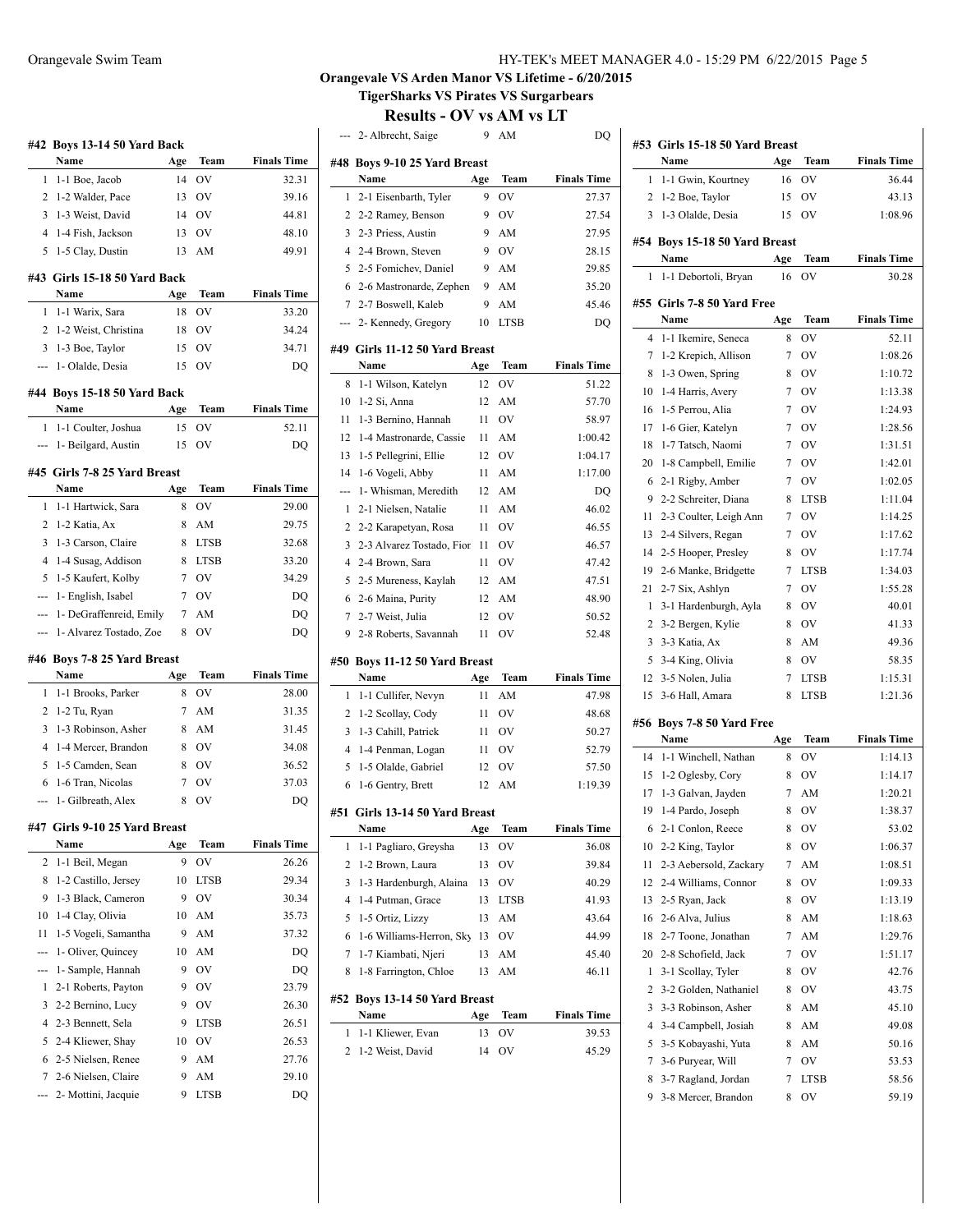### Orangevale Swim Team HY-TEK's MEET MANAGER 4.0 - 15:29 PM 6/22/2015 Page 6

### **Orangevale VS Arden Manor VS Lifetime - 6/20/2015 TigerSharks VS Pirates VS Surgarbears**

|     | #57 Girls 9-10 50 Yard Free    |     |             |                    |  |  |
|-----|--------------------------------|-----|-------------|--------------------|--|--|
|     | Name                           | Age | Team        | <b>Finals Time</b> |  |  |
| 9   | 1-1 Rigby, Amanda              | 9   | OV          | 46.80              |  |  |
| 12  | 1-2 Perez, Sofia               | 10  | <b>LTSB</b> | 51.79              |  |  |
| 14  | 1-3 Reyes, Lissette            | 9   | AM          | 56.79              |  |  |
| 17  | 1-4 Perrou, Ailsa              | 9   | <b>OV</b>   | 1:01.60            |  |  |
| 19  | 1-5 Harris, Kylie              | 9   | <b>OV</b>   | 1:02.76            |  |  |
| 20  | 1-6 Summerhays, Heidi          | 10  | <b>OV</b>   | 1:02.79            |  |  |
| 21  | 1-7 Summerhays, Hazel          | 9   | <b>OV</b>   | 1:17.36            |  |  |
| 2   | 2-1 Walker, Leah               | 10  | AM          | 37.40              |  |  |
| 6   | 2-2 Schreiter, Jocelyn         | 10  | <b>LTSB</b> | 41.37              |  |  |
| 8   | 2-3 Charnell-Gebre, Lyric      | 10  | AM          | 44.84              |  |  |
| 10  | 2-4 Bernino, Lucy              | 9   | OV          | 47.16              |  |  |
| 11  | 2-5 Brackett, Christalina      | 10  | OV          | 48.62              |  |  |
| 15  | 2-6 Pardo, Madalyn             | 9   | OV          | 58.29              |  |  |
| 1   | 3-1 Edney, Marissa             | 9   | AM          | 36.67              |  |  |
| 3   | 3-2 Tran, Theresa              | 9   | OV          | 39.52              |  |  |
| 4   | 3-3 Rafferty, Shannon          | 10  | AM          | 40.58              |  |  |
| 5   | 3-4 Bjurstrom, Brianna         | 9   | AM          | 41.32              |  |  |
| 7   | 3-5 Kliewer, Shay              | 10  | <b>OV</b>   | 43.81              |  |  |
| 13  | 3-6 Roberts, Shelbie           | 9   | OV          | 52.92              |  |  |
| 16  | 3-7 Simon, Madelyn             | 9   | <b>LTSB</b> | 59.89              |  |  |
| 18  | 3-8 Mottini, Jacquie           | 9   | LTSB        | 1:01.93            |  |  |
|     |                                |     |             |                    |  |  |
| #58 | Boys 9-10 50 Yard Free         |     |             |                    |  |  |
|     | Name                           | Age | Team        | <b>Finals Time</b> |  |  |
| 6   | 1-1 Fear, Austin               | 10  | OV          | 49.18              |  |  |
| 7   | 1-2 Begley, Zane               | 10  | OV          | 58.14              |  |  |
| 10  | 1-3 Braxton, Travis            | 9   | <b>OV</b>   | 1:24.47            |  |  |
| --- | 1- Umstead, Ryan               | 10  | <b>OV</b>   | DQ                 |  |  |
| 1   | 2-1 Williams, Cole             | 10  | OV          | 36.66              |  |  |
| 2   | 2-2 Durgin, Elijah             | 9   | OV          | 40.82              |  |  |
| 3   | 2-3 Penman, Bode               | 9   | <b>OV</b>   | 43.96              |  |  |
| 4   | 2-4 Hunter, Thomas             | 10  | OV          | 45.82              |  |  |
| 5   | 2-5 Smith, Brennan             | 9   | <b>OV</b>   | 48.20              |  |  |
| 8   | 2-6 McWilliams, Orion          | 9   | AM          | 58.42              |  |  |
| 9   | 2-7 Rodriguez, Maxwell         | 9   | AM          | 1:01.52            |  |  |
|     | #59  Girls 11-12 100 Yard Free |     |             |                    |  |  |
|     | Name                           | Age | Team        | Finals Time        |  |  |
| 13  | 1-1 Robinson, Paige            | 11  | OV          | 1:40.73            |  |  |
| 17  | 1-2 Walder, Georgia            | 11  | OV          | 1:55.78            |  |  |
| 6   | 2-1 Alvarez Tostado, Fior      | 11  | OV          | 1:25.37            |  |  |
| 10  | 2-2 Whisman, Meredith          | 12  | AM          | 1:35.61            |  |  |
| 11  | 2-3 Keller, Chassie            | 11  | AM          | 1:36.14            |  |  |
| 12  | 2-4 Si, Anna                   | 12  | AM          | 1:39.94            |  |  |
| 14  | 2-5 Garcia, Luisa              | 11  | OV          | 1:47.97            |  |  |
| 15  | 2-6 Smith, Hailee              | 12  | OV          | 1:51.18            |  |  |
| 16  | 2-7 Six, Alana                 |     | ov          | 1:51.84            |  |  |
|     |                                | 11  | OV          |                    |  |  |
| 18  | 2-8 Fish, Josie                | 11  |             | 2:06.00            |  |  |
| 1   | 3-1 Wilhelms, Isabella         | 12  | OV          | 1:11.30            |  |  |
| 2   | 3-2 Baker, Jordyn              | 12  | AM          | 1:15.56            |  |  |
| 3   | 3-3 Weist, Julia               | 12  | OV          | 1:19.20            |  |  |
| 4   | 3-4 Hibbs, Jazmine             | 12  | AM          | 1:19.73            |  |  |
| 5   | 3-5 Matista, Maryanna          | 11  | OV          | 1:20.20            |  |  |
|     |                                |     |             |                    |  |  |
| 7   | 3-6 Mureness, Kaylah           | 12  | AM          | 1:26.22            |  |  |

|                | יכוש<br>11 U V                              | - V J J  |                     | UVI VƏ IJI         |  |
|----------------|---------------------------------------------|----------|---------------------|--------------------|--|
| 8              | 3-7 Ryan, Paige                             |          | 11 OV               | 1:31.06            |  |
| 9              | 3-8 Roberts, Savannah                       | -11      | OV                  | 1:33.83            |  |
|                | #60 Boys 11-12 100 Yard Free                |          |                     |                    |  |
|                | Name                                        | Age      | Team                | <b>Finals Time</b> |  |
| 6              | 1-1 Conlon, Riley                           | 11       | OV                  | 1:42.91            |  |
| 7              | 1-2 Hutton, Kevin                           | 12       | <b>OV</b>           | 1:43.86            |  |
| 1              | 2-1 Black, Ethan                            | 11       | <b>OV</b>           | 1:21.46            |  |
| 2              | 2-2 Whisman, Brendan                        | -11      | AM                  | 1:25.22            |  |
| 3              | 2-3 Warren, Zachary                         | 12       | <b>OV</b>           | 1:26.49            |  |
|                | 4 2-4 McCarthy, Gabriel                     |          | 12 OV               | 1:34.17            |  |
| 5              | 2-5 Estigarribia, Daniel                    |          | 12 OV               | 1:36.35            |  |
| 8              | 2-6 Summerhays, Hunter                      | 12       | OV                  | 1:47.69            |  |
|                | 9 2-7 Hernandez, Uriel                      | 11       | AM                  | 2:02.58            |  |
|                |                                             |          |                     |                    |  |
|                | #61 Girls 13-14 100 Yard Free               |          |                     |                    |  |
|                | Name                                        | Age      | Team                | <b>Finals Time</b> |  |
| 1              | 2-1 Hoppes, Anne                            | 14       | <b>OV</b>           | 1:07.55            |  |
|                | 2 2-2 Williams-Herron, Sky 13               |          | <b>OV</b>           | 1:15.81            |  |
| 3              | 2-3 Hale, Isabella                          | 13       | <b>OV</b>           | 1:16.24            |  |
|                | 4 2-4 Putman, Grace                         | 13       | <b>LTSB</b>         | 1:18.92            |  |
| 5              | 2-5 Nicholas, Shelby                        | 13       | <b>OV</b>           | 1:19.63            |  |
| 6              | 2-6 Argo, Savannah                          | 13       | <sub>OV</sub><br>OV | 1:20.92<br>1:21.35 |  |
| 7<br>8         | 2-7 Fish, Grace                             | 14       | AM                  | 1:25.58            |  |
|                | 2-8 Kiambati, Njeri                         | 13       |                     |                    |  |
|                | #62 Boys 13-14 100 Yard Free                |          |                     |                    |  |
|                | Name                                        | Age      | Team                | <b>Finals Time</b> |  |
|                | 1 1-1 Kliewer, Evan                         | 13       | <b>OV</b>           | 1:08.60            |  |
| 2              | 1-2 Fish, Jackson                           | 13       | OV                  | 1:19.96            |  |
| 3              | 1-3 Clay, Dustin                            | 13       | AM                  | 1:24.24            |  |
|                | #63   Girls 15-18 100 Yard Free             |          |                     |                    |  |
|                | Name                                        | Age      | Team                | <b>Finals Time</b> |  |
| 1              | 1-1 Warix, Sara                             | 18       | OV                  | 1:00.11            |  |
| 2              | 1-2 Gwin, Kourtney                          | 16       | OV                  | 1:01.59            |  |
| 3              | 1-3 Debortoli, Natasha                      | 16       | OV                  | 1:02.47            |  |
| $\overline{4}$ | 1-4 Warren, Katelyn                         | 16       | OV                  | 1:25.38            |  |
|                |                                             |          |                     |                    |  |
|                | #64 Boys 15-18 100 Yard Free<br>Name        | Age      | Team                | <b>Finals Time</b> |  |
|                |                                             |          |                     |                    |  |
| 2              |                                             |          |                     |                    |  |
|                |                                             |          |                     |                    |  |
|                | 1-1 Beilgard, Austin<br>1-2 Nielsen, Andrew | 15<br>15 | OV<br>AM            | 1:04.03<br>1:06.45 |  |
|                | #65 Girls 7-8 25 Yard Flv                   |          |                     |                    |  |
|                | Name                                        | Age      | Team                | <b>Finals Time</b> |  |
| 3              | 1-1 Susag, Addison                          | 8        | <b>LTSB</b>         | 25.24              |  |
| 8              | 1-2 Caminata, Madison                       | 8        | AM                  | 44.95              |  |
| ---            | 1- Weist, Emily                             | 7        | OV                  | DQ                 |  |
| ---            | 1- English, Isabel                          | 7        | OV                  | DQ                 |  |
| ---            | 1- Kaufert, Kolby                           | 7        | OV                  | DQ                 |  |
| 1              | 2-1 Alvarez Tostado, Mia                    | 8        | OV                  | 21.09              |  |
| 2              | 2-2 Hartwick, Sara                          | 8        | OV                  | 24.40              |  |
| 4              | 2-3 Carson, Claire                          | 8        | LTSB                | 27.76              |  |
| 5              | 2-4 Katia, Ax                               | 8        | AM                  | 28.48              |  |
| 6              | 2-5 Alvarez Tostado, Zoe                    | 8        | OV                  | 29.76              |  |
| 7              | 2-6 DeGraffenreid, Emily                    | 7        | AM                  | 39.37              |  |
| 9              | 2-7 Hall, Amara                             | 8        | LTSB                | 51.63              |  |

|                | #66 Boys 7-8 25 Yard Fly    |     |             |                    |
|----------------|-----------------------------|-----|-------------|--------------------|
|                | Name                        | Age | Team        | <b>Finals Time</b> |
| 1              | 1-1 Robinson, Asher         | 8   | AM          | 21.09              |
| 2              | 1-2 Brooks, Parker          | 8   | OV          | 23.21              |
| 3              | 1-3 Scollay, Tyler          | 8   | OV          | 23.88              |
| $\overline{4}$ | 1-4 Tu, Ryan                | 7   | AM          | 29.73              |
| 5              | 1-5 Ragland, Jordan         | 7   | <b>LTSB</b> | 33.28              |
| ---            | 1- Golden, Nathaniel        | 8   | OV          | DQ                 |
| ---            | 1- Alva, Julius             | 8   | AM          | DQ                 |
| ---            | 1- Cook, Micah              | 8   | OV          | DQ                 |
|                |                             |     |             |                    |
| #67            | Girls 9-10 25 Yard Fly      |     |             |                    |
|                | Name                        | Age | Team        | <b>Finals Time</b> |
| 8              | 1-1 Reyes, Lissette         | 9   | AM          | 28.84              |
| ---            | 1- Vega, Isabella           | 9   | AM          | DQ                 |
| 4              | 2-1 Bjurstrom, Brianna      | 9   | AM          | 25.46              |
| 7              | 2-2 Bennett, Sela           | 9   | <b>LTSB</b> | 28.20              |
| 9              | 2-3 Jenkins, Anna           | 9   | OV          | 30.13              |
| 10             | 2-4 Clay, Olivia            | 10  | AM          | 33.06              |
| 12             | 2-5 Nielsen, Renee          | 9   | AM          | 36.25              |
| 13             | 2-6 Albrecht, Saige         | 9   | AM          | 37.28              |
| 1              | 3-1 Edney, Marissa          | 9   | AM          | 20.07              |
| 2              | 3-2 Walker, Leah            | 10  | AM          | 21.59              |
| 3              | 3-3 Bernino, Lucy           | 9   | OV          | 23.75              |
| 5              | 3-4 Roberts, Payton         | 9   | OV          | 26.30              |
| 6              | 3-5 Castillo, Jersey        | 10  | LTSB        | 26.83              |
| 11             | 3-6 Wagner, Alexis          | 9   | LTSB        | 36.24              |
| ---            | 3- Sample, Hannah           | 9   | OV          | DQ                 |
|                |                             |     |             |                    |
| ---            | 3- Nielsen, Claire          | 9   | AM          | DQ                 |
|                |                             |     |             |                    |
|                | #68 Boys 9-10 25 Yard Fly   |     |             |                    |
|                | Name                        | Age | Team        | <b>Finals Time</b> |
| 1              | 1-1 Matista, Matthew        | 10  | OV          | 18.67              |
| 2              | 1-2 Fomichev, Daniel        | 9   | AM          | 25.83              |
| 3              | 1-3 Bain, Riley             | 9   | OV          | 27.97              |
| $\overline{4}$ | 1-4 Brown, Steven           | 9   | OV          | 28.10              |
| 5              | 1-5 Mastronarde, Zephen     | 9   | AM          | 32.64              |
| 6              | 1-6 Posehn, Nico            | 9   | AM          | 33.85              |
| ---            | 1- Kennedy, Gregory         | 10  | <b>LTSB</b> | DQ                 |
|                | #69 Girls 11-12 50 Yard Fly |     |             |                    |
|                | Name                        | Age | Team        | <b>Finals Time</b> |
| 4              | 1-1 Bernino, Hannah         | 11  | ov          | 45.64              |
| 7              | 1-2 Cruz, Lexy              | 11  | AM          | 50.40              |
| 9              | 1-3 Casbarro, Lailah        | 11  | AM          | 1:02.26            |
| 10             | 1-4 Cook, Corrina           | 12  | OV          | 1:17.07            |
| 11             | 1-5 Mastronarde, Cassie     | 11  | AM          | 1:17.81            |
| ---            | 1- Vogeli, Abby             | 11  | AM          | DQ                 |
| 1              | 2-1 Wilhelms, Isabella      | 12  | OV          | 35.45              |
| 2              | 2-2 Priess, Madelyn         | 12  | AM          | 36.58              |
| 3              | 2-3 Alvarez Tostado, Fior   | 11  | OV          | 38.58              |
| 5              |                             | 11  | OV          |                    |
|                | 2-4 Karapetyan, Rosa        | 12  |             | 47.40              |
| 6<br>8         | 2-5 Wilson, Katelyn         | 12  | OV          | 49.71              |
|                | 2-6 Hamilton, Sadie         |     | AM          | 53.78              |
|                | 2- Roberts, Savannah        | 11  | OV          | DQ                 |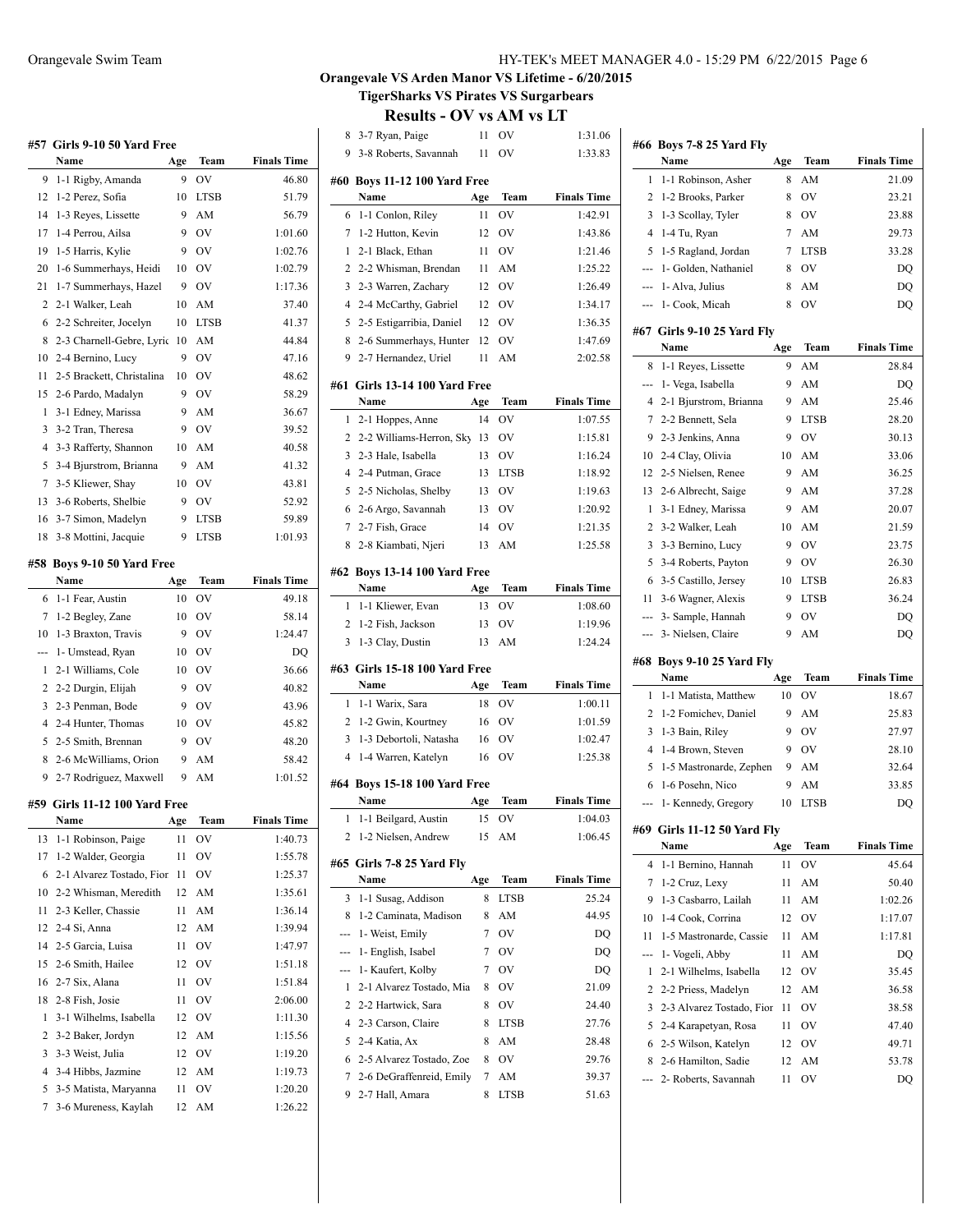| HY-TEK's MEET MANAGER 4.0 - 15:29 PM 6/22/2015 Page 7 |
|-------------------------------------------------------|
|-------------------------------------------------------|

3 1-3 AM A 1:26.89 Priess, Austin 9 McWilliams, Orion 9 Posehn, Nico 9 Fomichev, Daniel 9 4 1-4 OV C 1:50.15

3:21.18

 $2:19.80$ 

### **Orangevale VS Arden Manor VS Lifetime - 6/20/2015 TigerSharks VS Pirates VS Surgarbears Results - OV vs AM vs LT**

### **#76 Boys 7-8 100 Yard Free Relay Team Relay Finals Time** 1 1-1 OV A 1:21.52 Brooks, Parker 8 Golden, Nathaniel 8 Conlon, Reece 8 Scotland 8  $2.1 - 2AM$ Kobayashi, Yuta 8 Tu, Ryan 7 Robinson, Asher 8, Asher 8, Asher 8, Asher 8, Asher 8, Asher 8, Asher 8, Asher 8, Asher 8, Asher 8, Asher 8, Asher 8, Asher 8, Asher 8, Asher 8, Asher 8, Asher 8, Asher 8, Asher 8, Asher 8, Asher 8, Asher 8, Ash 3 1-3 OV B Cook, Micah 8 Tran, Nicolas 7 Camera 6  $4 \; 1-4 \; \text{OV}$ Mercer, Brandon 8 Ryan, Jack 8  $5 - 1 - 5$  OV Winchell, Nathan 8 ( Pardo, Joseph 8  $6$  1-6 AM Toone, Jonathan 7 Galvan, Jaylen 7 Galvan, Jaylen 7 Galvan, Jaylen 7 Galvan, Jaylen 7 Galvan, Jaylen 7 Galvan, Jaylen 7 Galvan, Jaylen 7 Galvan, Jaylen 7 Galvan, Jaylen 7 Galvan, Jaylen 7 Galvan, Jaylen 7 Galvan, Jaylen 7 Alva, Julius 8 #77 Girls 9-10 100 Yard Free Re **Team Relay Finals Time**  $1 \t2-1$  AM Edney, Marissa 9 Rafferty, Shannon 10 Bjurstrom, Brianna 9  $2.20V$ Black, Cameron 9 J Roberts, Payton 9 T 3 2-3 OV B Bernino, Lucy 9 **E** Roberts, Shelbie 9 Kliewer, Shay 10 4 2-4 LTSB Castillo, Jersey 10 Bennett, Sela 9  $5.250V$ Rigby, Amanda 9 Parado, Parado, Parado, Parado, Parado, Parado, Parado, Parado, Parado, Parado, Parado, Parado, Parado, Parado, Parado, Parado, Parado, Parado, Parado, Parado, Parado, Parado, Parado, Parado, Parado, Parado Beil, Megan 9  $62-6 AM$ Oliver, Quincey 10 Vogeli, Samantha 9 ( 7 2-7 AM Nielsen, Claire 9 Nielsen, Renee 9 Albrecht, Saige 9 C 8 2-8 OV D Summerhays, Heidi 10 S Harris, Kylie 9 Perrou, Perrou, A. #78 Boys 9-10 100 Yard Free Re

1 1-1 OV A 1:09.50 Matista, Matthew 10 E

2 1-2 OV

| DIUUNS, LAINUL 0               | GORICH, TYAMAMICI O  |                          | Smith, Brennan 9                           |                    |                         |
|--------------------------------|----------------------|--------------------------|--------------------------------------------|--------------------|-------------------------|
| Conlon, Reece 8                | Scollay, Tyler 8     |                          |                                            | Fear, Austin 10    |                         |
| $1-2 AM$                       | A                    | 1:24.33                  | Umstead, Ryan 10                           | Begley, Zane 10    |                         |
| Kobayashi, Yuta 8              | Campbell, Josiah 8   |                          | #79 Girls 11-12 200 Yard Free Relay        |                    |                         |
| Tu, Ryan 7                     | Robinson, Asher 8    |                          | Team                                       | Relay              | <b>Finals Time</b>      |
| $1-3$ OV                       | B                    | 1:36.17                  | $1$ 1-1 AM                                 | A                  | 2:16.55                 |
| Cook, Micah 8                  | Gilbreath, Alex 8    |                          | Hibbs, Jazmine 12                          |                    | Nielsen, Natalie 11     |
| Tran, Nicolas 7                | Camden, Sean 8       |                          | Baker, Jordyn 12                           |                    | Priess, Madelyn 12      |
| $1-4$ OV                       | C                    | 1:51.81                  | 2 1-2 OV                                   | A                  | 2:16.85                 |
| Mercer, Brandon 8              | King, Taylor 8       |                          | Matista, Maryanna 11                       |                    | Karapetyan, Rosa 11     |
| Ryan, Jack 8                   | Puryear, Will 7      |                          | Weist, Julia 12                            |                    | Wilhelms, Isabella 12   |
| 1-5 OV                         | D                    | 2:23.44                  | $3 - 1 - 3$ OV                             | B                  | 2:35.88                 |
| Winchell, Nathan 8             | Oglesby, Cory 8      |                          | Alvarez Tostado, Fionnah 1                 |                    | Roberts, Savannah 11    |
| Pardo, Joseph 8                | Williams, Connor 8   |                          | Bernino, Hannah 11                         |                    | Wilson, Katelyn 12      |
| $1-6 AM$                       | B                    | 2:26.13                  | $4$ 1-4 AM                                 | B                  | 2:50.43                 |
| Toone, Jonathan 7              | Galvan, Jayden 7     |                          | Whisman, Meredith 12                       |                    | Hamilton, Sadie 12      |
| Alva, Julius 8                 |                      | Aebersold, Zackary 7     | Si, Anna 12                                |                    | Mureness, Kaylah 12     |
|                                |                      |                          | 5 1-5 OV                                   | $\mathbf C$        | 2:51.70                 |
| Girls 9-10 100 Yard Free Relay |                      |                          | Pellegrini, Ellie 12                       | Smith, Hailee 12   |                         |
| Team                           | Relay                | <b>Finals Time</b>       | Ryan, Paige 11                             | Brown, Sara 11     |                         |
| 2-1 AM                         | А                    | 1:12.80                  | $6\;1-6\;AM$                               | C                  | 3:21.18                 |
| Edney, Marissa 9               |                      | Rafferty, Shannon 10     | Cruz, Lexy 11                              |                    | Casbarro, Lailah 11     |
| Bjurstrom, Brianna 9           | Walker, Leah 10      |                          | Vogeli, Abby 11                            | Keller, Chassie 11 |                         |
| 2-2 OV                         | A                    | 1:18.08                  | 7 1-7 OV                                   | D                  | 3:25.61                 |
| Black, Cameron 9               | Jenkins, Anna 9      |                          | Cook, Corrina 12                           | Six, Alana 11      |                         |
| Roberts, Payton 9<br>2-3 OV    | Tran, Theresa 9<br>B | 1:21.27                  | Fish, Josie 11                             | Garcia, Luisa 11   |                         |
| Bernino, Lucy 9                |                      | Brackett, Christalina 10 |                                            |                    |                         |
| Roberts, Shelbie 9             | Kliewer, Shay 10     |                          | #80 Boys 11-12 200 Yard Free Relay<br>Team | Relay              | <b>Finals Time</b>      |
| 2-4 LTSB                       | А                    | 1:23.95                  | $1 - 1 - 1$ OV                             | А                  | 2:10.12                 |
| Castillo, Jersey 10            | Wagner, Alexis 9     |                          | Black, Ethan 11                            | Cahill, Patrick 11 |                         |
| Bennett, Sela 9                |                      | Schreiter, Jocelyn 10    | Scollay, Cody 11                           | Coulter, James 11  |                         |
| 2-5 OV                         | C                    | 1:36.40                  | 2 1-2 OV                                   | B                  | 2:25.34                 |
| Rigby, Amanda 9                | Pardo, Madalyn 9     |                          | Warren, Zachary 12                         |                    | Estigarribia, Daniel 12 |
| Beil, Megan 9                  | Sample, Hannah 9     |                          | Olalde, Gabriel 12                         | Penman, Logan 11   |                         |
| 2-6 AM                         | B                    | 1:37.56                  | $3 - 1 - 3$ OV                             | $\mathcal{C}$      | 2:28.98                 |
| Oliver, Quincey 10             | Vega, Isabella 9     |                          | Summerhays, Hunter 12                      | Hutton, Kevin 12   |                         |
| Vogeli, Samantha 9             |                      | Charnell-Gebre, Lyric 10 | Conlon, Riley 11                           |                    | McCarthy, Gabriel 12    |
| 2-7 AM                         | C                    | 1:43.13                  |                                            |                    |                         |
| Nielsen, Claire 9              | Nielsen, Renee 9     |                          | #81 Girls 13-14 200 Yard Free Relay        |                    |                         |
| Albrecht, Saige 9              | Clay, Olivia 10      |                          | Team                                       | Relay              | <b>Finals Time</b>      |
| 2-8 OV                         | D                    | 2:00.05                  | $1 - 1 - 1$ AM                             | A                  | 1:17.87                 |
| Summerhays, Heidi 10           |                      | Summerhays, Hazel 9      | Ortiz, Lizzy 13                            |                    | Farrington, Chloe 13    |
| Harris, Kylie 9                | Perrou, Ailsa 9      |                          | Kiambati, Njeri 13                         |                    | Burleson, Amiah 14      |
|                                |                      |                          | 2 1-2 OV                                   | A                  | 2:01.95                 |
| Boys 9-10 100 Yard Free Relay  |                      |                          | Hoppes, Anne 14                            |                    | Pagliaro, Greysha 13    |
| Team                           | Relay                | <b>Finals Time</b>       | Hale, Isabella 13                          | Brown, Laura 13    |                         |
| 1-1 OV                         | A                    | 1:09.50                  | 3 1-3 OV                                   | B                  | 2:19.80                 |
| Matista, Matthew 10            | Eisenbarth, Tyler 9  |                          | Williams-Herron, Skyler 13                 |                    | Argo, Savannah 13       |
| Penman, Bode 9                 | Williams, Cole 10    |                          | Stinson, Amanda 14                         |                    | Hardenburgh, Alaina 13  |
| 1-2 OV                         | В                    | 1:19.06                  | 4 1-4 OV                                   | С                  | 2:28.93                 |
| Bain, Riley 9                  | Durgin, Elijah 9     |                          | Fish, Grace 14                             |                    | Karapetyan, Naomi 13    |
| Hunter. Thomas 10              | Weist, Ronnie 9      |                          | Coulter, Catherine 13                      |                    | Nicholas, Shelby 13     |

## **#70 Boys 11-12 50 Yard Fly Name Age Team Finals Time** 1 1-1 Black, Ethan 11 OV 39.43 2 1-2 Cullifer, Nevyn 11 AM 44.65 3 1-3 Coulter, James 11 OV 45.10 4 1-4 Cahill, Patrick 11 OV 49.11 5 1-5 Penman, Logan 11 OV 52.80 6 1-6 DeGraffenreid, Trenton11 AM 1:03.73 7 1-7 Clay, Aidan 12 AM 1:15.55 **#71 Girls 13-14 50 Yard Fly Name Age Team Finals Time** 1 1-1 Hoppes, Anne 14 OV 33.92 2 1-2 Hardenburgh, Alaina 13 OV 38.04 3 1-3 Ortiz, Lizzy 13 AM 38.35 4 1-4 Stinson, Amanda 14 OV 40.13 5 1-5 Coulter, Catherine 13 OV 42.80 6 1-6 Farrington, Chloe 13 AM 44.46 **#72 Boys 13-14 50 Yard Fly Name Age Team Finals Time** 1 1-1 Boe, Jacob 14 OV 34.05 2 1-2 Weist, David 14 OV 46.12 **#73 Girls 15-18 50 Yard Fly Name Age Team Finals Time** 1 1-1 Debortoli, Natasha 16 OV 32.14 2 1-2 Weist, Christina 18 OV 34.14 3 1-3 Warren, Katelyn 16 OV 49.03 **#74 Boys 15-18 50 Yard Fly Name Age Team Finals Time** 1 1-1 Nielsen, Andrew 15 AM 34.51 2 1-2 Beilgard, Austin 15 OV 35.52 3 1-3 Criqui, Harve 15 AM 42.64 4 1-4 Coulter, Joshua 15 OV 50.79 **#75 Girls 7-8 100 Yard Free Relay Team Relay Finals Time** 1 1-1 OV A 1:16.87 Hardenburgh, Ayla 8 Hartwick, Sara 8 Bergen, Kylie 8 Alvarez Tostado, Mia 8 2 1-2 OV B 1:36.39 Kaufert, Kolby 7 Weist, Emily 7 Ikemire, Seneca 8 Alvarez Tostado, Zoe 8 3 1-3 OV C 1:55.64 King, Olivia 8 Owen, Spring 8 Rigby, Amber 7 English, Isabel 7 4 1-4 LTSB A 1:57.50 Susag, Addison 8 Manke, Bridgette 7 Nolen, Julia 7 Carson, Claire 8 5 1-5 OV E 2:34.64 Perrou, Alia 7 Silvers, Regan 7 Tatsch, Naomi 7 Gier, Katelyn 7 6 1-6 OV D 2:38.10 Krepich, Allison 7 Six, Ashlyn 7 Campbell, Emilie 7 Harris, Avery 7